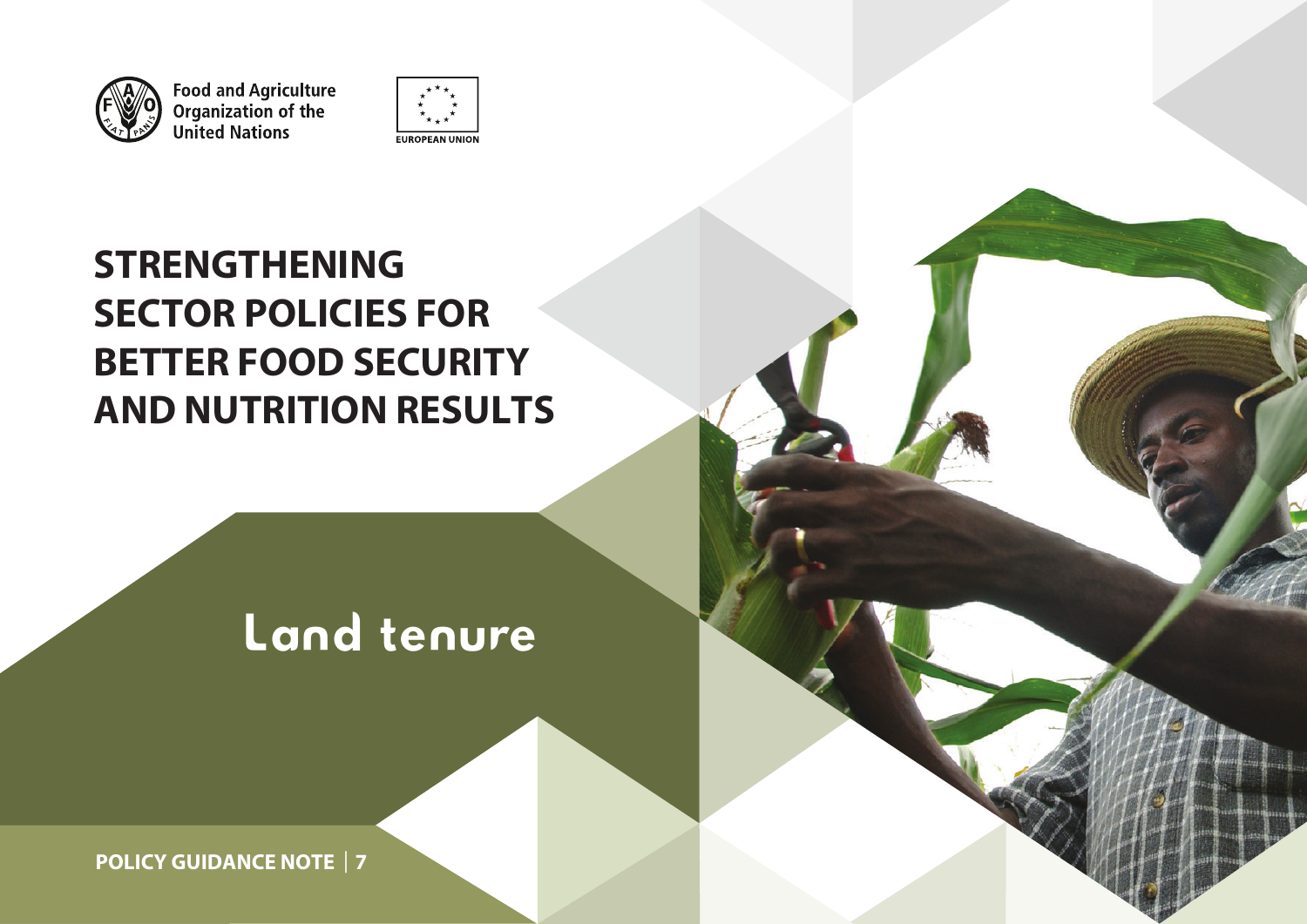These policy guidance notes have been produced in the frame of the strategic partnership between the Food and Agriculture Organization of the United Nations (FAO) and the Directorate for International Cooperation and Development of the European Commission to boost food and nutrition security, sustainable agriculture and resilience.

The tenure guidance note was developed by the FAO Land Tenure team from the Partnerships, Advocacy and Capacity Development Division (OPC) and from the Regional Office for Asia and the Pacific.

The designations employed and the presentation of material in this information product do not imply the expression of any opinion whatsoever on the part of FAO concerning the legal or development status of any country, territory, city or area or of its authorities, or concerning the delimitation of its frontiers or boundaries. The mention of specific companies or products of manufacturers, whether or not these have been patented, does not imply that these have been endorsed or recommended by FAO in preference to others of a similar nature that are not mentioned.

The views expressed in this information product are those of the author(s) and do not necessarily reflect the views of the Food and Agriculture Organization of the United Nations, or can in no way reflect the views of the European Union.

FAO encourages the use, reproduction and dissemination of material in this information product. Except where otherwise indicated, material may be copied, downloaded and printed for private study, research and teaching purposes, or for use in non-commercial products or services, provided that appropriate acknowledgement of FAO as the source and copyright holder is given and that FAO's endorsement of users' views, products or services is not implied in any way.

All requests for translation and adaptation rights, and for resale and other commercial use rights should be made via <www.fao.org/contact-us/licence-request>or addressed to [copyright@fao.org.](mailto:copyright%40fao.org?subject=)

FAO information products are available on the FAO website (<www.fao.org/publications>) and can be purchased through [publications-sales@fao.org](mailto:publications-sales%40fao.org.?subject=).

©FAO, 2017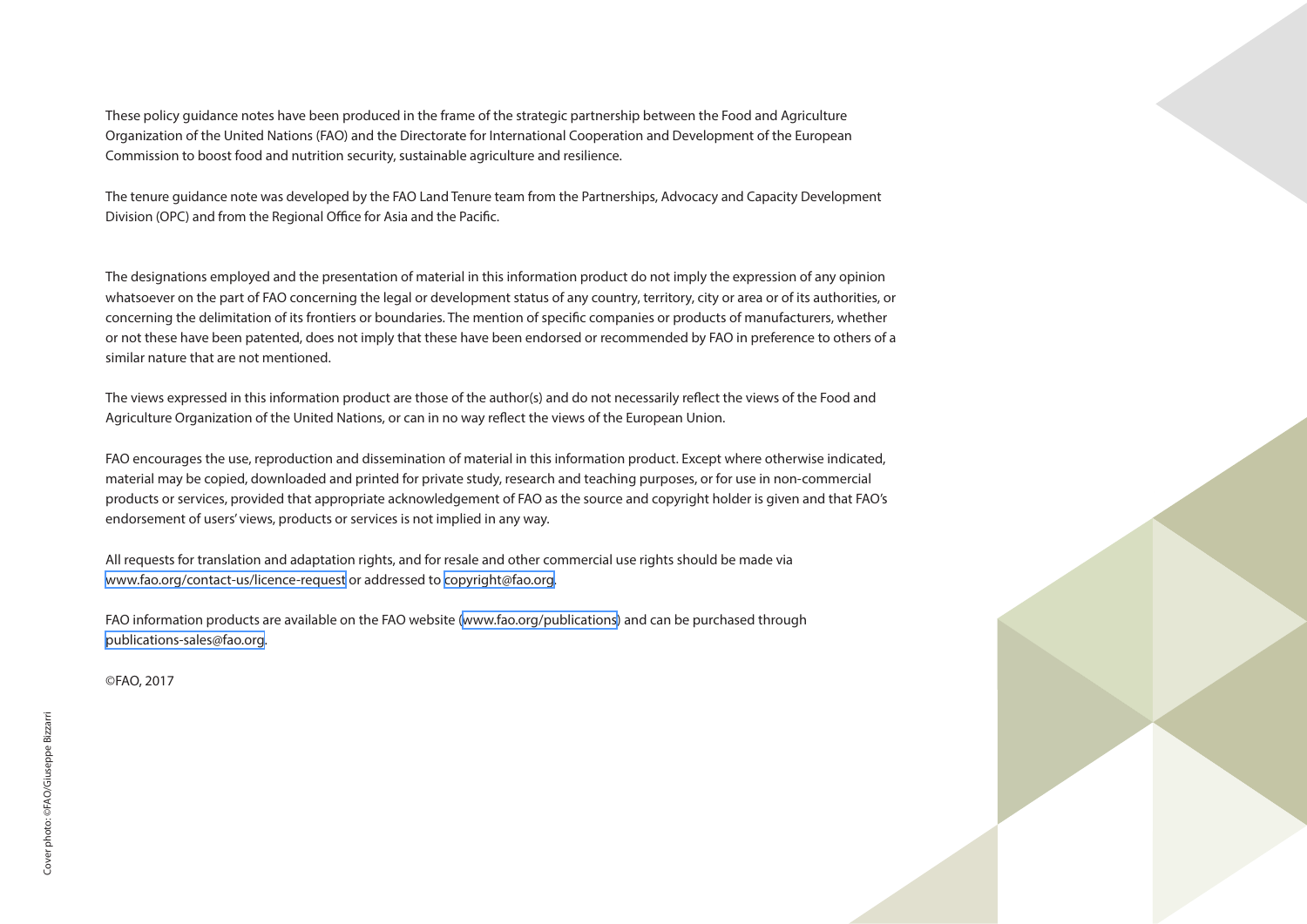# **STRENGTHENING SECTOR POLICIES FOR BETTER FOOD SECURITY AND NUTRITION RESULTS**

This policy guidance note is part of a series that the Food and Agriculture Organization of the United Nations (FAO), the Directorate for International Cooperation and Development (DEVCO) of the European Commission and partners are producing to support policy makers address the food security and nutrition situation in their country. Each note provides guidance on how to sharpen the focus of sector policies in order to achieve sustainable food security and nutrition outcomes.

### **POLICY GUIDANCE NOTE** | **7**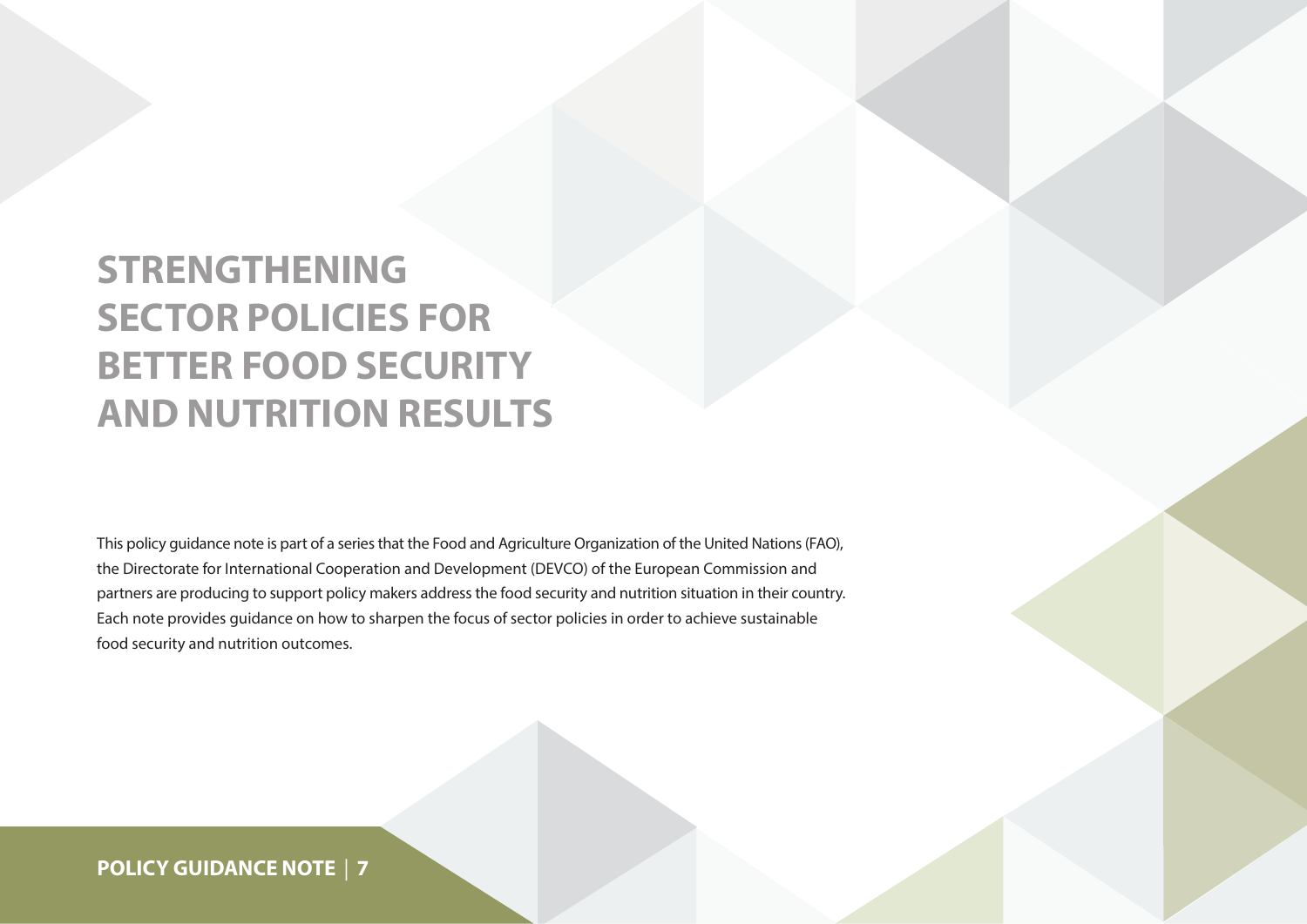# $Contents$

| Introduction                                            |    |
|---------------------------------------------------------|----|
| Purpose of this guidance note                           | 4  |
| <b>Background</b>                                       | 5  |
| Tenure and food security and nutrition linkages         | 5  |
| <b>Stepwise approach</b>                                |    |
| A greater policy focus and coherence for                |    |
| food security and nutrition                             |    |
| <b>Step 1.</b> Conducting a situational analysis        | 7  |
| <b>Step 2.</b> Mapping the land tenure policy landscape | 9  |
| <b>Step 3.</b> Analysing the policy framework           | 12 |
| <b>Step 4.</b> Understanding the political economy      | 15 |
| <b>Concluding remarks</b>                               | 17 |
|                                                         |    |
| <b>References</b>                                       | 18 |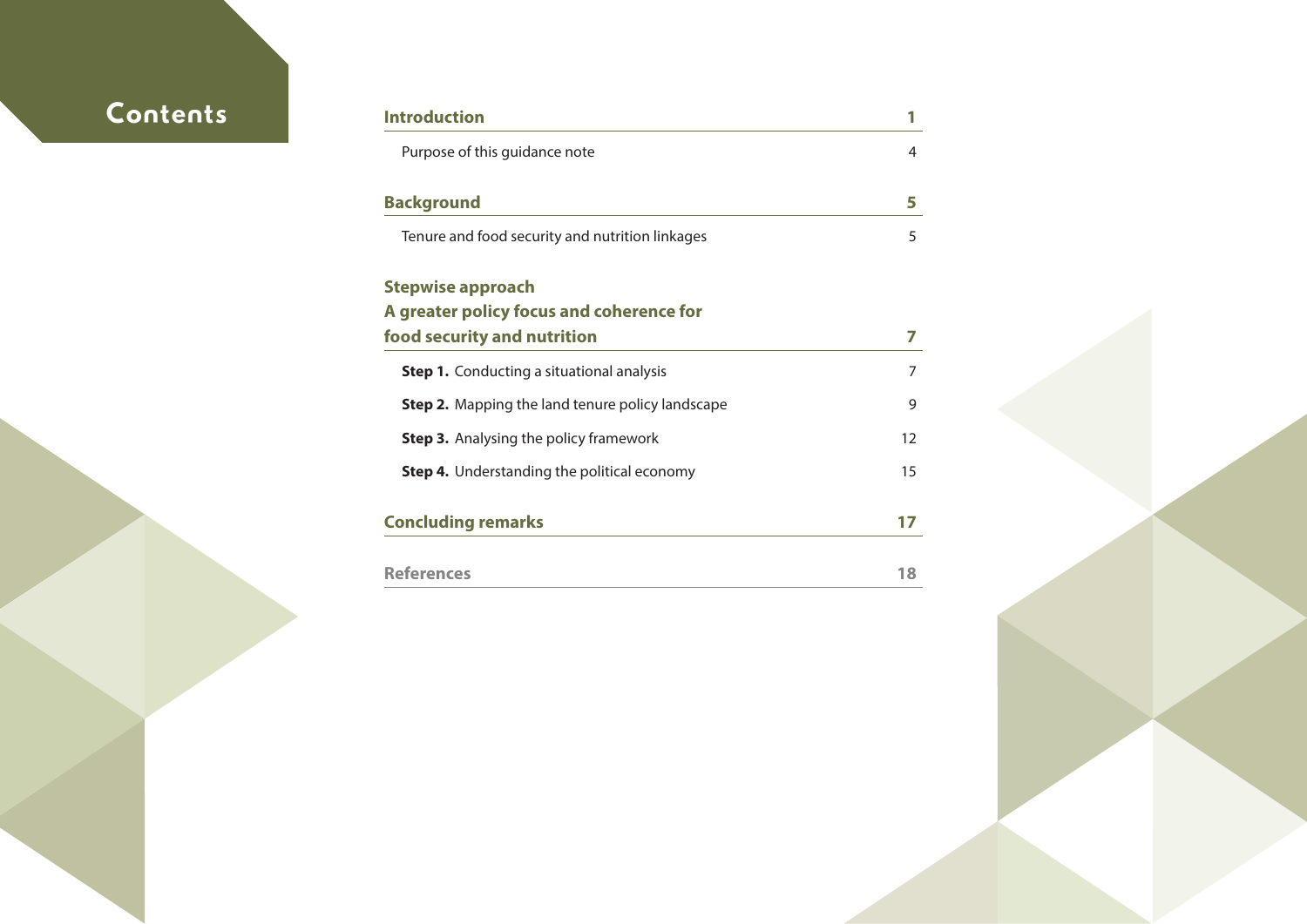This policy brief provides background information on tenure, food security and nutrition linkages and addresses the overarching question of what changes are needed to existing tenure-related policies and laws to improve the attention given to food security and nutrition concerns and raise the profile of tenure issues in the food security and nutrition agenda.

Land, fisheries, forests and other natural resources provide a basis for livelihoods and social, cultural and religious practices. Pressure on these resources is increasing as areas are sought for cultivation and are occupied by urban expansion, and as people abandon areas because of degradation, climate change and conflicts. The livelihoods of many, especially vulnerable and marginalized groups – such as women, youth, indigenous people, ethnic minorities and internally displaced persons – are based on their access to land, fisheries and forests. Seventy-five percent of poor people in middle- and low-income countries live in rural areas, and most of them depend directly or indirectly on agriculture for their livelihoods (World Bank, 2007; IFAD, 2010). The majority of them are smallholder farming households. Most people in rural areas in developing countries do not have any form of documentation to protect their land and natural resources rights. In this context of tenure insecurity, their livelihoods and consequently their food and nutrition security are at risk. At the same time, a context of tenure insecurity is also detrimental to the promotion of responsible investment in agriculture that could increase productivity and enhance food security and nutrition.

In response, FAO and its partners initiated the preparation of an unprecedented international agreement on the governance of tenure that promotes secure tenure rights and equitable access to land, fisheries and forests as a means of eradicating hunger and poverty, supporting sustainable development and enhancing the environment. The "Voluntary Guidelines on the Responsible Governance of Tenure

<span id="page-4-0"></span>Introduction **of Land, Fisheries and Forests in the Context of National Food Security" (FAO, 2012)** (in short, Tenure Guidelines; see Box 1) were officially endorsed by the Committee on World Food Security on 11 May 2012. Since then, implementation has been encouraged by United Nations General Assembly, G8/G7, G20, Rio+ 20, and Francophone Assembly of Parliamentarians.

> Following the endorsement of the Tenure Guidelines, and recognizing the importance of enhancing governance of tenure for improved food security, the European Union (EU) joined efforts with FAO, and embarked on an ambitious plan to support ten African countries (Angola, Burundi, Côte d'Ivoire, Ethiopia, Kenya, Malawi, Niger, Somalia, South Sudan and Swaziland) in turning the principles of the Tenure Guidelines into action, under the "Support to Land Governance in Sub-Saharan Africa in the scope of the VGGT [Voluntary Guidelines on the Responsible Governance of Tenure of Land, Fisheries and Forests in the Context of National Food Security**]** Programme".

#### **Key messages**

- $\blacksquare$  Secure tenure of land, fisheries and forests and equitable access to these resources (including water) are crucial for food security and nutrition.
- $\blacksquare$  Tenure should be considered in cross-sectoral land, fisheries and forest resources policies to release the full potential of the contribution of tenure to improved food security and nutrition.
- An integrated tenure approach through coordination across multiple sectors and multiple stakeholders is needed to support cross-sectoral policies.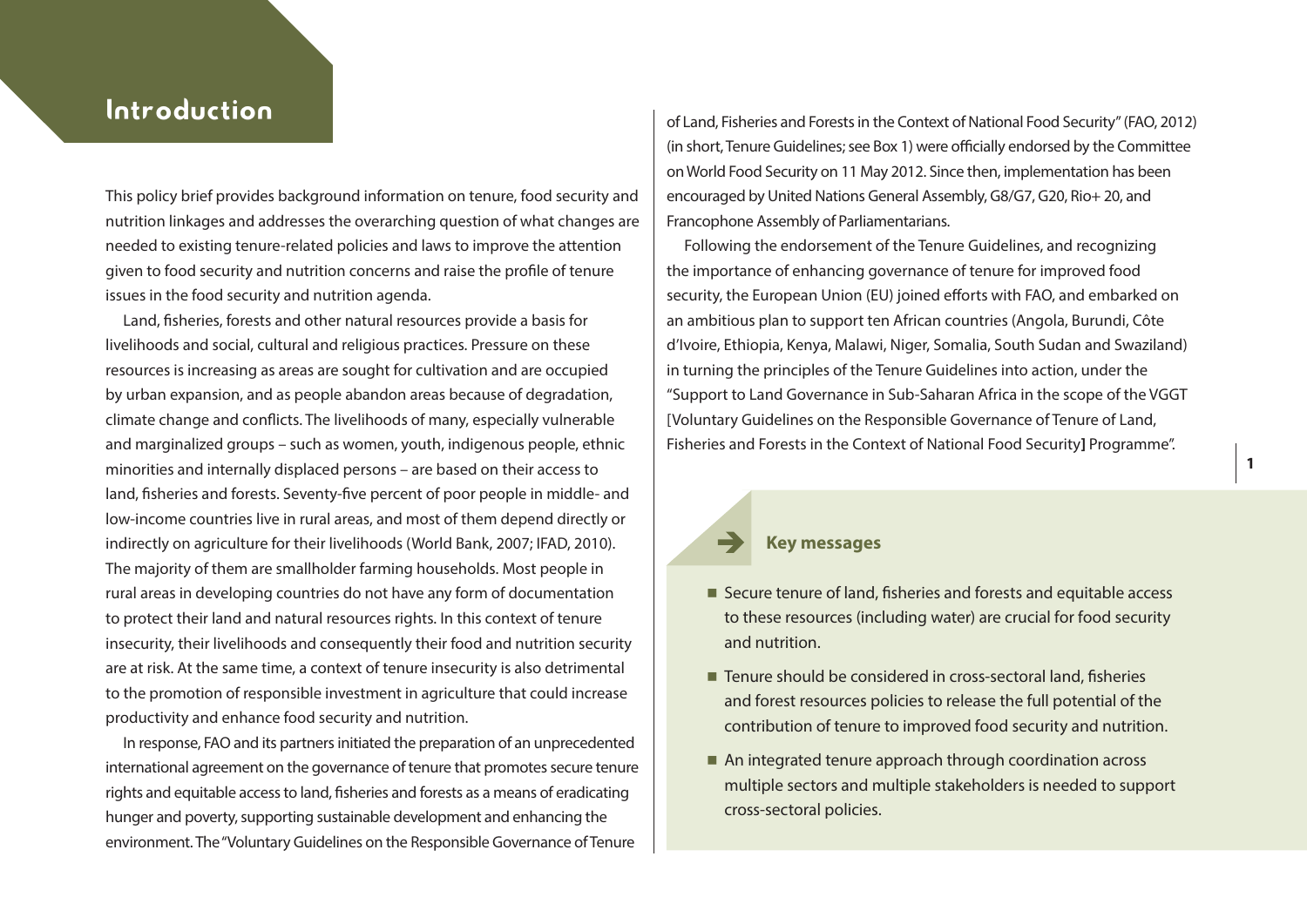In 2015, the EU extended its support under this programme to eight additional countries, including three outside of the African continent (Brazil, Cameroon, Colombia, Ghana, Guinea Bissau, Pakistan, Sudan and Uganda). The EU is committed to foster enhanced governance of tenure. The engagement and financial support provided by the EU, not limited to the projects mentioned above, have been relevant for the successful implementation of the Tenure Guidelines worldwide.

The Tenure Guidelines' overarching goals are to achieve food security for all and support the progressive realization of the right to adequate food. The Tenure Guidelines are meant to benefit all people in all countries, although there is an emphasis on vulnerable and marginalized people. With wide ownership by governments, civil society and the private sector, they represent an unbiased framework in which new discussions on tenure are taking place, new skills are being developed, and new policies are being influenced in participatory ways.

Box**1**

### **Box 1. Voluntary Guidelines on the Responsible Governance of Tenure of Land, Fisheries and Forests in the Context of National Food Security**

- $\blacksquare$  The Tenure Guidelines are widely recognized as the leading set of international principles on the governance of land and natural resources tenure. The objective is "*to improve governance of tenure of land, fisheries and forests*" so as to help improve food security, enhance sustainable livelihoods and reduce poverty (paragraph 1).
- $\blacksquare$  The Tenure Guidelines explicitly recognize the fundamental importance of secure tenure to achieving food security and other human rights. They explicitly encourage investments that improve food security and, at a minimum, do not harm food security (paragraphs 4.1 and 12.4).
- The Tenure Guidelines take a multi-sectoral, multi-disciplinary approach, recognizing the important similarities in tenure of land, forests and fisheries. These resources and how they are used are interconnected, so effective tenure governance guidelines must apply to the intersection of land, fisheries and forests.
- $\blacksquare$  Reflecting their focus on food security, the Tenure Guidelines emphasize the importance of secure tenure for small-scale food producers. They are specifically intended to strengthen the tenure governance, capacities and operations of small-scale farmers, fishers and forest users (paragraphs 1.2(4) and 2.3).
- $\blacksquare$  The Tenure Guidelines place a high priority on securing the tenure rights of the poorest and most vulnerable people (paragraph 1.1). In recognition of the importance of secure tenure for women in boosting household livelihoods, gender equality is one of the guiding principles of implementation (paragraph 3B(4)).

A variety of useful resources for the Tenure Guidelines are available from FAO, including the "Governance of Tenure Technical Guides" on gender, forest tenure, fisheries tenure, tenure and agricultural investments, and tenure and investors. More guides are being prepared. The guides are available in various languages at <http://www.fao.org/nr/tenure/information-resources/en/>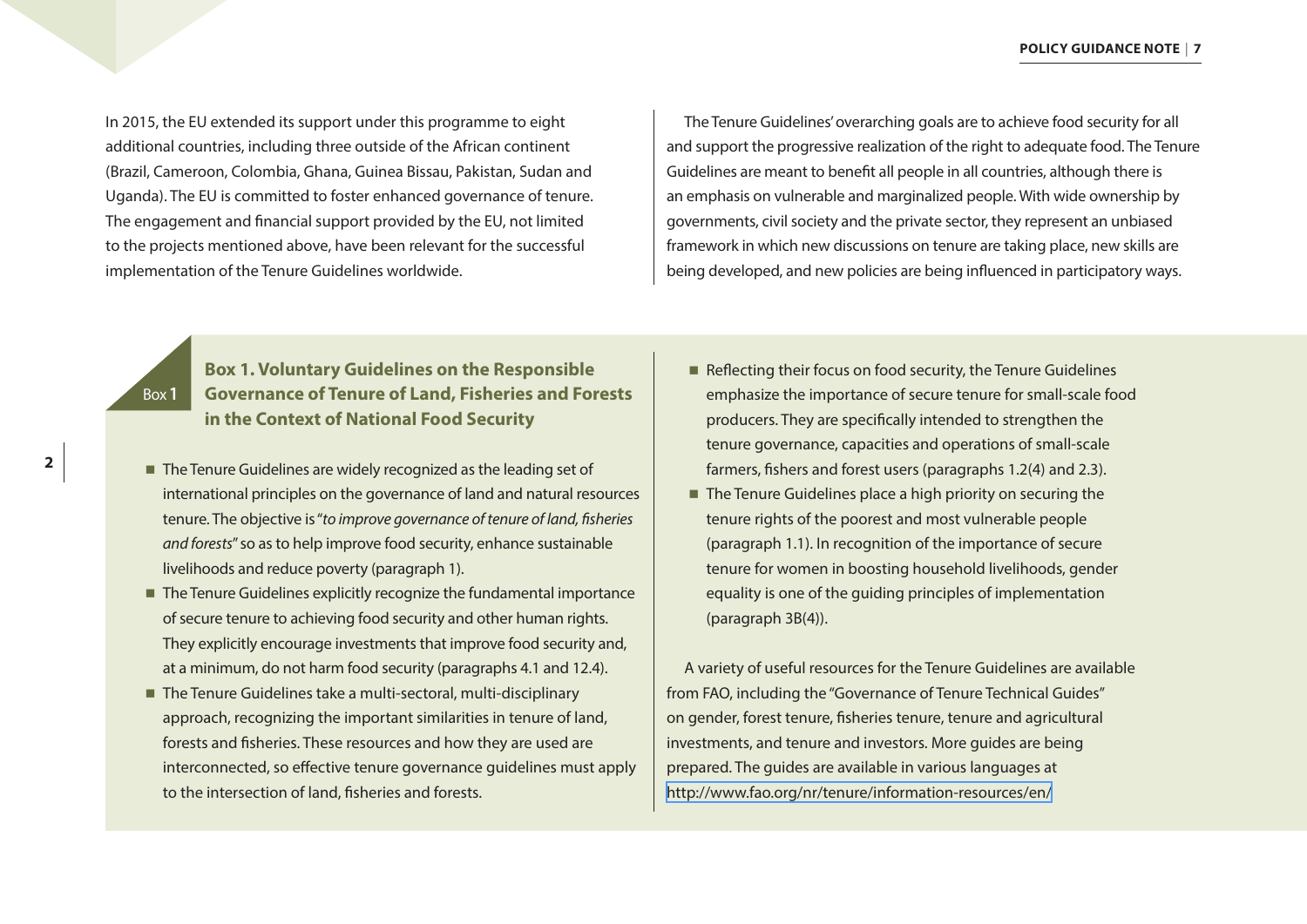States can use the Tenure Guidelines when developing their own strategies, policies, legislation, programmes and activities. They allow governments, civil society, the private sector and citizens to judge whether their proposed actions and the actions of others constitute acceptable practices.

The governance of tenure is a crucial element in determining if and how people, communities and others are able to acquire rights, and associated duties, to use and control land, fisheries and forests (Box 2). Many tenure

problems arise because of weak governance, and attempts to address tenure problems are affected by the quality of governance. People can be condemned to a life of hunger and poverty if they lose their tenure rights to their homes, land, fisheries and forests, and their livelihoods because of corrupt tenure practices or if implementing institutions fail to protect their tenure rights. Tenure rights are governed by a broad spectrum of "statutory" rights, as well as "customary" rights. Statutory rights have legal legitimacy, i.e. written

#### Box**2 Tenure concepts and definitions**

**Tenure:** "*The relationship among people with respect to land and other natural resources. The rules of tenure determine who can use what resources of the land, forests and fisheries for how long, and under what conditions*."

**Governance of tenure:** "*The way in which access to and control over natural resources is managed in a society. It includes how competing priorities and interests of different groups are reconciled, how individuals and groups participate in decision-making, how government is accountable to others, and how society obliges its members to observe rights, freedoms, rules and laws. Effectiveness in addressing tenure problems depends to a large extent on the quality of governance*."

**Land tenure:** "*The relationship, whether legally or customarily defined, among people, as individuals or groups, with respect to land*". Land tenure refers to laws, policies, customs and institutions that define and govern people's rights to use, control and transfer land.

**Forest tenure:** *"The rights to enter the forest and to use or harvest its resources. Such rights necessarily address who decides how forest resources are used and by whom, and how the resources are transferred to others."* **Fisheries tenure:** *"How relationships between people are defined and negotiated for the utilization of fisheries resources. It thus tells us who does and does not have a legitimate right to the resource and determines how those rights are allocated, transferred and administered."*

**Customary tenure: 1** *"Local rules, institutions and practices governing land, fisheries and forests that have, over time and use, gained social legitimacy and become embedded in the fabric of a society. Although customary rules are not often written down, they may enjoy widespread social sanction and may be generally adhered to by members of a local population. Customary tenure is usually associated with indigenous communities and administered in accordance with their customs."*

<sup>&</sup>lt;sup>1</sup> A distinction often made is between statutory rights or "formally recognized rights" on the one hand and customary rights or "traditional rights" on the other hand (FAO, 2002).

Sources: FAO 2012b, 2012c, 2013a, 2013b, 2016.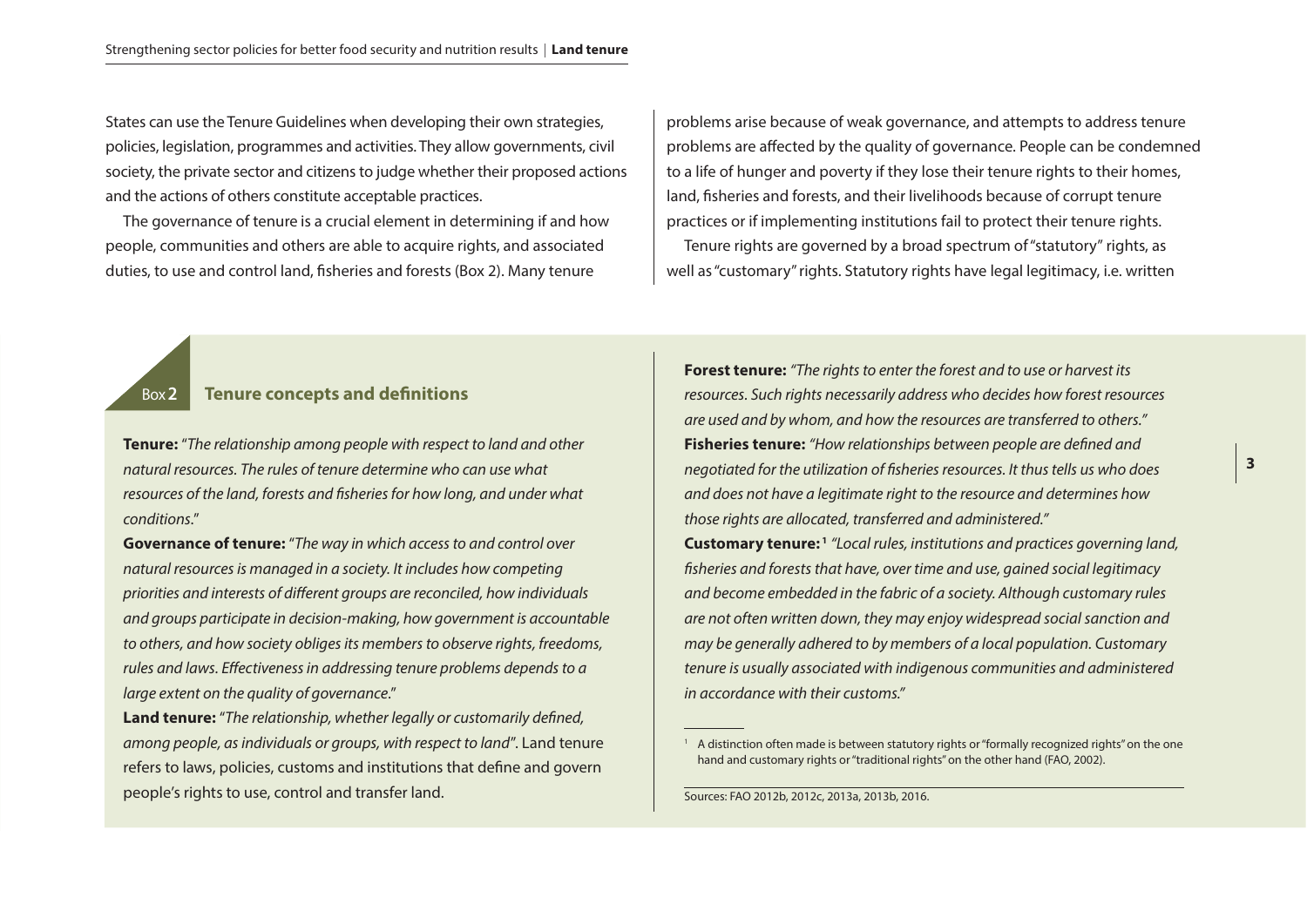<span id="page-7-0"></span>policies and laws will have been adopted to achieve a range of objectives, often sectoral, including reducing poverty, achieving food security, increasing agricultural production, attracting (foreign) investment in agriculture and building infrastructure. These objectives may be competing or contradictory and could have different implications for food security and nutrition. Customary tenure is defined by local rules, institutions and practices governing land, fisheries and forests that have, over time and use, gained social legitimacy and become embedded in the fabric of a society. Although customary rules are often not written down, they may enjoy widespread social sanction and may be generally adhered to by members of a local population. Customary tenure is generally associated with indigenous or local communities and administered in accordance with their customs (FAO, 2012; FAO, 2016). In many countries a hybrid of customary and statutory tenure rights, known as legal pluralism, has come to exist that is often complex, is challenging to address and leads to situations in which statutory and customary rights may clash.

Tenure has multiple dimensions: it brings into play social, technical, economic, institutional, legal and political aspects (FAO, 2016). Governments have rarely considered the trade-offs and the medium- to longer-term implications of tenure on food security and nutrition in their policies and decision-making processes. As a result, few appropriate safeguard measures have been put in place.

#### **Purpose of this guidance note**

This guidance note aims to support policy-makers, and stakeholders that contribute to policy-making related to tenure, in sharpening the focus of national tenure-relevant policy instruments for improved food security and nutrition. It provides background information and a set of key questions to help stakeholders identify conflicts and trade-offs between objectives of policy instruments and policies for food security and nutrition. As such stakeholders will be informed and in a better position to engage in policy negotiations.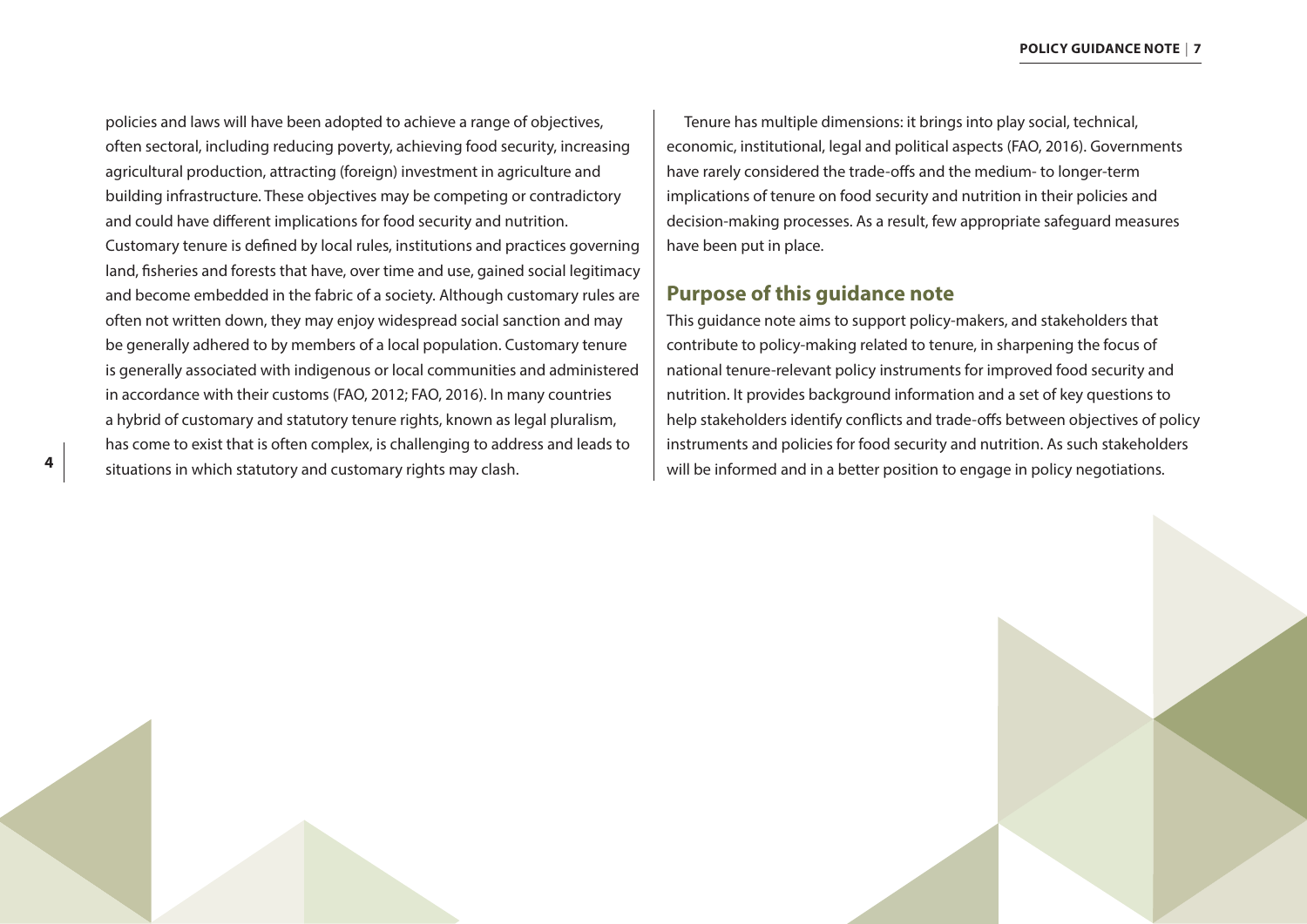### <span id="page-8-0"></span>Background

#### **Tenure and food security and nutrition linkages**

Secure tenure rights provide the stability and incentives to invest in land, fisheries and forests to improve productivity and increase income. They are also critical to introducing and developing sustainable practices that help preserve the natural resource base, as well as fostering more genderequitable societies. Secure access to land, fisheries and forest resources, including water, is associated with increased social well-being and economic growth.

Most people develop livelihood strategies over time in an effort to guarantee a stable income. For most rural people in developing countries, the basis of this income is by cultivating agricultural products, raising livestock and exploiting forest and fishery grounds, for both self-consumption and commercialization. The stability of income and production is heavily susceptible to environmental, social and political shocks. People adopt strategies to mitigate these to some extent.

Food security applies at different levels. A government may strive to achieve national food security, but this does not mean that within each lower administrative level food security is reached within the lower-level administrative unit (district, province). At household level, food security means self-sufficiency, or if the household has access to a market, exchanging or buying products that the household does not produce. An issue to keep in mind while assessing the food security and nutrition situation is how a household in one part of the country can benefit from products produced elsewhere in order to achieve food and nutrition security. Are the geographic location and/or policies concerning the production a limiting factor to achieve food security at a lower-level administrative unit?

Secure tenure rights that allow families and communities to use, manage and control land, fisheries and forests play a crucial role in reducing food insecurity and malnutrition through agriculture growth, enhanced productivity and improved income. This is so for several reasons:

- **n** Input to social capital: land tenure rights are often a vital element when rural households balance their capabilities and assets, and determine their resulting strategies to cope with their daily production and food security. However, rights to land are not just a source of economic production. They are also a basis for social relationships and cultural values, and a source of prestige and often power. The resulting social networks that are built up within a specific social and cultural group are a very important asset in ensuring the sustainability of livelihoods of rural households, and hence their food security and nutrition.
- Livelihood options: those with secure tenure rights to land, often their primary asset, are less likely to lose access to and control over their land, forests and fisheries, on which they depend for producing food and earning income. Thus, they can ensure that their basic daily needs (e.g. food, water, shelter) are met by making decisions on how to use, manage and control their land, and receive the benefits resulting from these decisions. Decisions can relate to leasing or selling the land, improving the land, cultivating food or cash crops or a mixture, keeping livestock, etc. Decisions can also relate to entering into collaborative business models such as out-grower schemes or contract farming (see Box 4).
- Access to credit and government programmes: in many settings, those with secure tenure rights enjoy increased opportunities to access government programmes (e.g. input subsidies for seeds and fertilizer) and services that can improve agricultural productivity. In addition,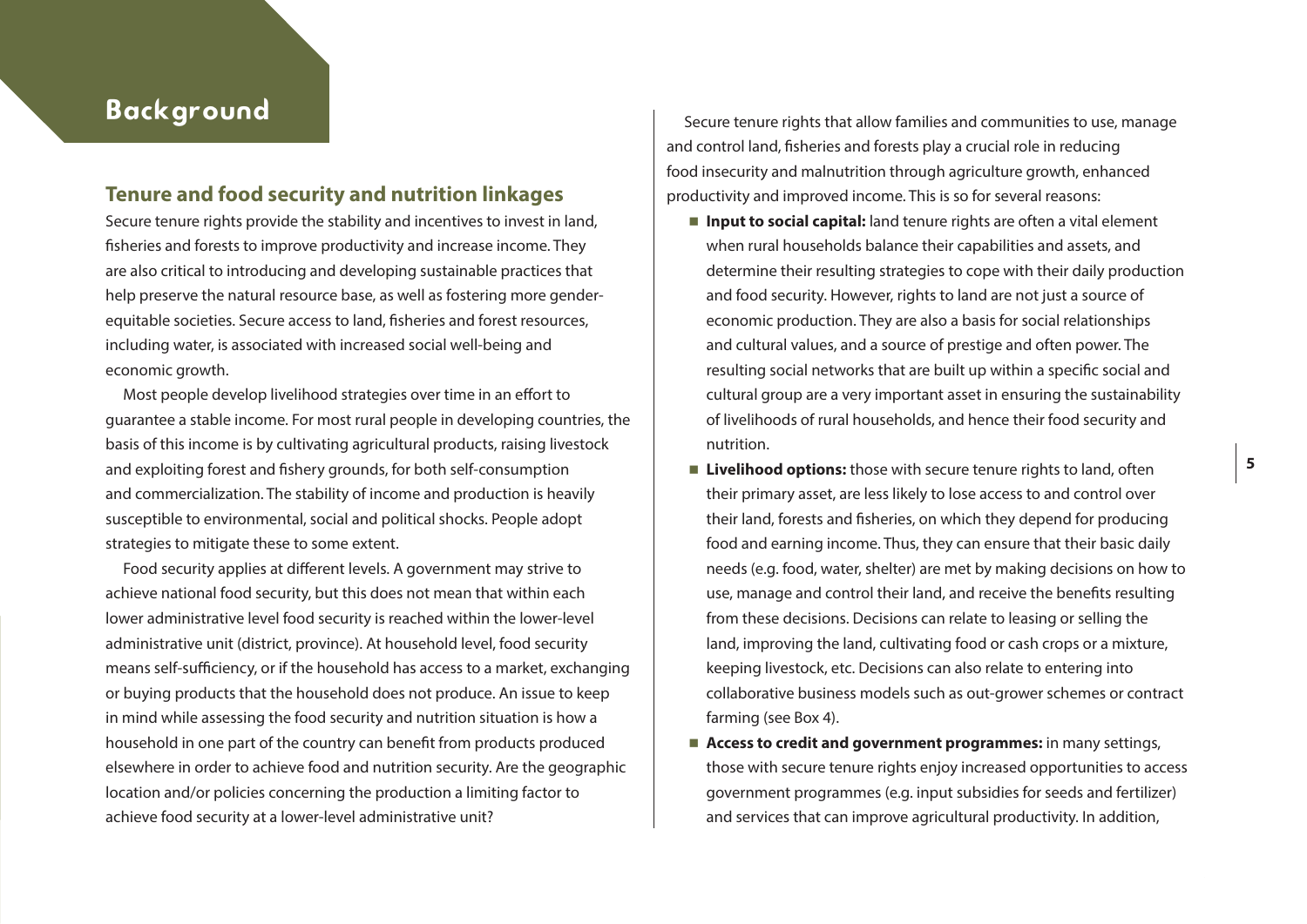as financial institutions tend to require collateral for accessing credit, those with documented tenure rights can more easily access financial resources to invest in on-farm and off-farm income sources.

**n Incentives for investments:** secure rights to land can provide incentives for farmers to invest labour and money in improvements to the land, such as irrigation systems, trees, infrastructure and climatesmart agriculture practices. Women and men who are confident that they will control the land over the long term are more likely to engage in sustainable land management practices to preserve/restore soil fertility and improve agricultural productivity, such as by leaving a portion of the land fallow. Insecure land tenure is one of the factors that hinders farmers from adopting sustainable land management practices, since they must bear the uncertainty of whether they will be able to receive any return on their investment. Similarly, secure long-term tenure rights provide incentives to invest in conservation, sustainable management or restoration of forests, while secure access to marine and inland capture fisheries provides incentives for fishery communities to invest in sustainably managing the resource on which they depend for their livelihood. Furthermore, without secure land rights, most people are reluctant to make the kind of long-term investments and improvements in their land and community that foster environmental resilience. Doing so, in many cases, would just make their land more valuable, and therefore more likely to be taken by powerful stakeholders.

At the same time, household food security benefits when women have secure and equitable rights to land, forests and fisheries. Women who have more secure tenure over land, trees and natural resources may gain greater access to inputs, credit and agricultural extension, which, in turn, has positive effects on production and income. Women are more likely than men to spend household income on food, health and educational needs of their children.

#### Box**3 Agribusiness models**

Discussions occurring at the regional and global scales concerning smallscale (smallholders) versus large-scale agriculture increasingly recognize the potential of smallholders as drivers of productivity alongside their contribution to addressing poverty and food insecurity (see [www.fao.org/](http://www.fao.org/ag/ags/contract-farming) [ag/ags/contract-farming\)](http://www.fao.org/ag/ags/contract-farming).

Successful development experiences in Asia and elsewhere have amply demonstrated the success of a growth strategy based on small- and mediumscale farmers. There is strong evidence that there are few economies of scale in farming and that in low-wage economies small- and medium-scale farmers are more efficient than large-scale farmers in producing most agricultural products. At the same time, improved productivity that raises the incomes of small- and medium-scale farmers and reduces food prices for poor consumers translates into more equitable growth. Nonetheless, it is recognized that only some small- and medium-scale farmers will become viable commercial farmers, while many others will need to find alternative pathways out of poverty by participating in rural non-farm enterprises linked to a dynamic agriculture or by migrating to cities.

It is important to examine whether and how agribusiness models can be more inclusive of smallholder farmers. Much of the emerging literature on inclusive agribusiness models – most notably on contract farming – is based on the idea that greater efficiency and equity can be achieved through models that match the complementary assets of agribusiness companies, namely their access to technology, capital and markets, with those of smallholders, namely their labour, land and local knowledge.

*Source:* Byerlee *et al.*, 2014.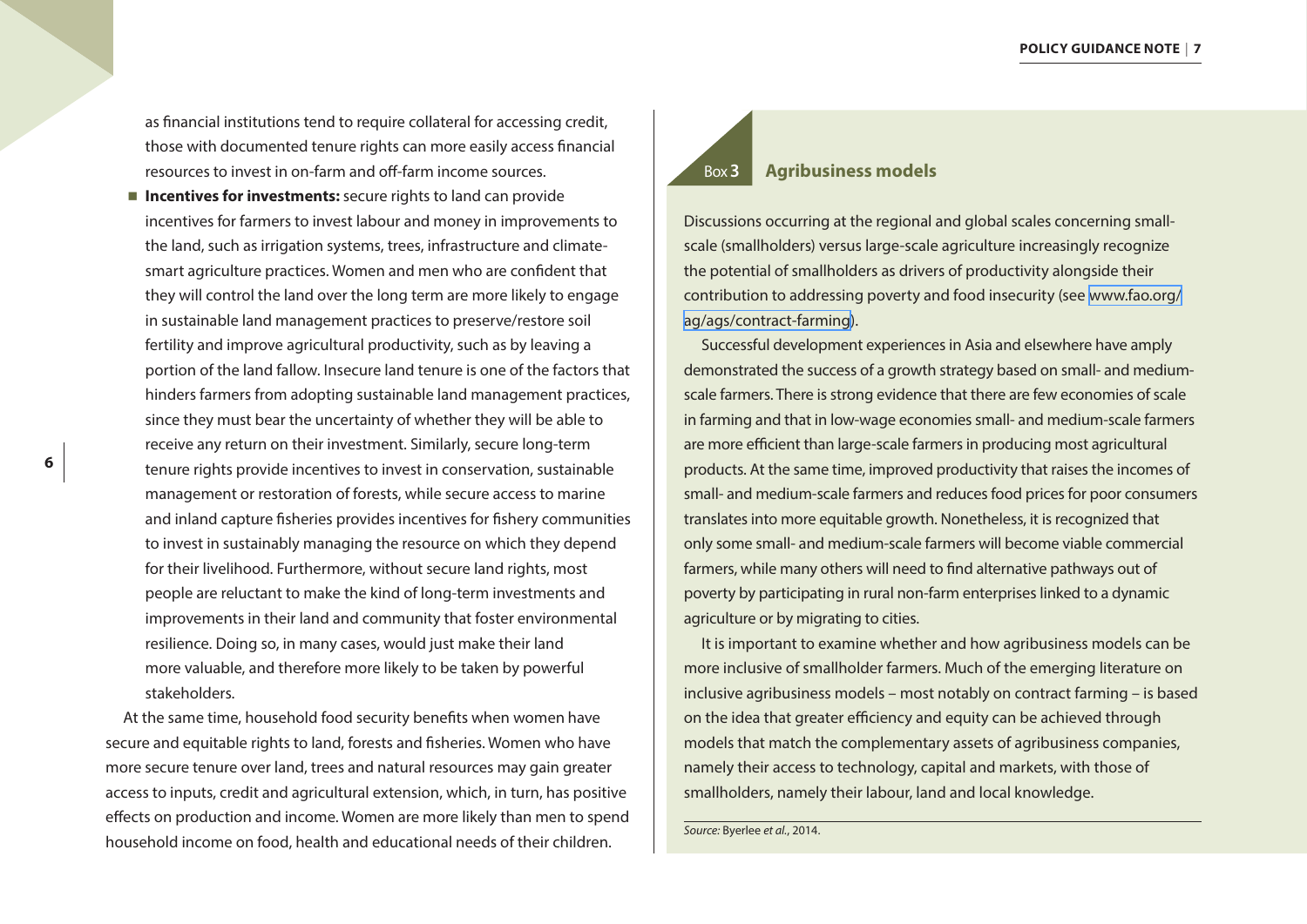## <span id="page-10-0"></span>Stepwise approach A greater policy focus and coherence for food security and nutrition

The approach used in this guidance note includes four steps:

- $\blacksquare$  the first step is conducting a situation analysis to better understand the critical tenure challenges and how they impact food security and nutrition in a country.
- $\blacksquare$  the second step identifies the different policy instruments and legislation that govern the tenure of land.
- $\blacksquare$  the third step examines trade-offs between the different objectives of tenure policies and legislation and those of food security and nutrition, and identifies a range of potential policy options to improve coherence between tenure and food security and nutrition policies.
- $\blacksquare$  the fourth step is to develop a better understanding of the political economy in order to influence the policy agenda and facilitate change. The description of the different steps is supported by case materials from different countries where FAO has supported tenure reform; more cases will be added over time.

FIGURE 1. **Four steps for addressing food security and nutrition outcomes in land tenure policies**



**7**

### **Step 1****CONDUCTING A SITUATIONAL ANALYSIS**

The situational analysis assesses food insecurity and nutrition from the tenure perspective. It helps in understanding what type of tenure systems and tenure rights are present in the country, where they are located, who holds what type of tenure rights, what agricultural practices are performed under these different tenure systems, to what extent the poor and vulnerable are involved as landholders and/or land users, and how this influences their food security and nutrition situation.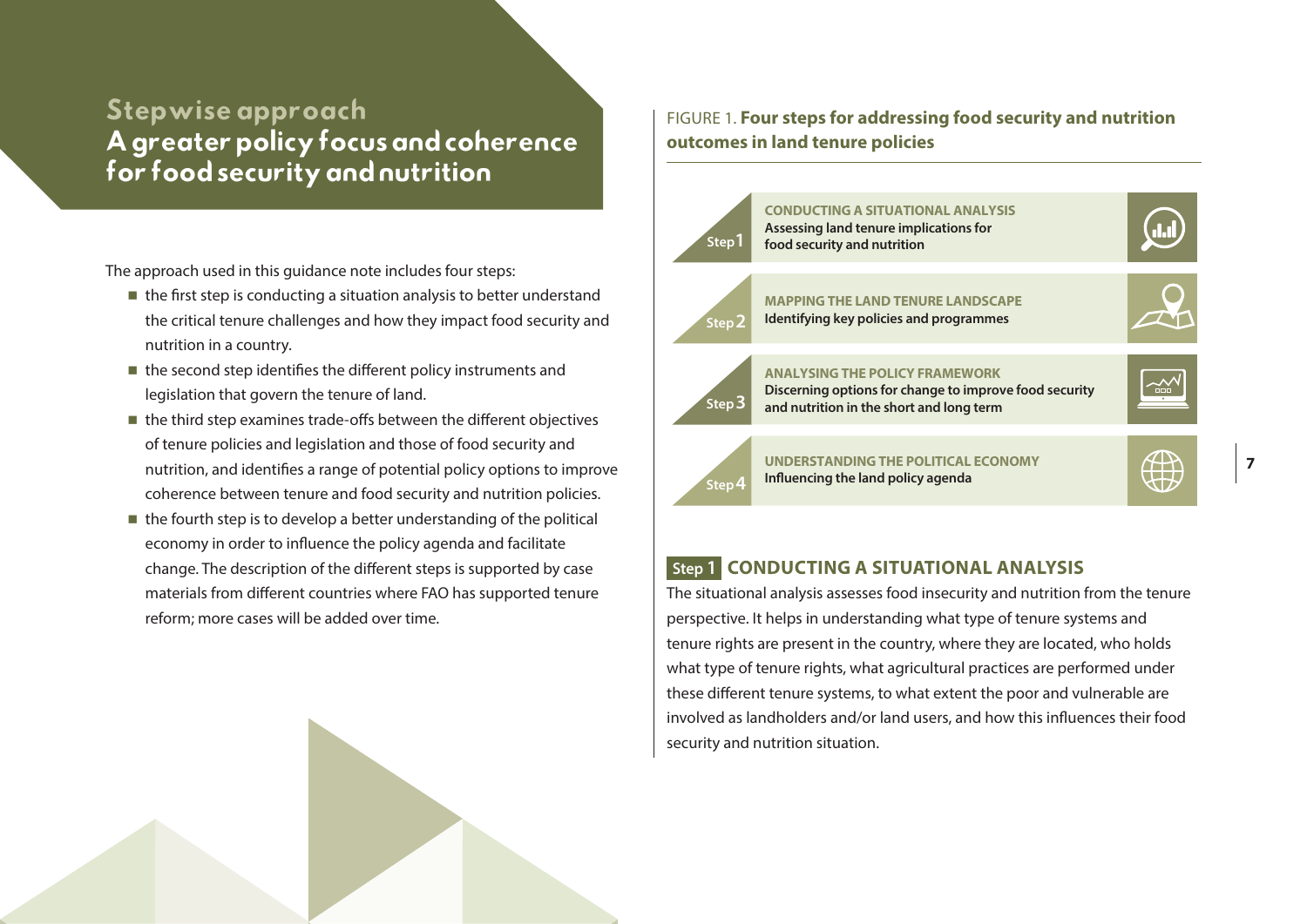#### **Key questions**

- $\blacksquare$  What are key food security and nutrition challenges in the country and to what extent are they related to questions of access to and control over land, fisheries and forests?
- $\blacksquare$  What types of statutory and/or customary tenure rights and rightholders are present in the country and where are they located?
- $\blacksquare$  What types of land uses (e.g. crop cultivation, pastoralism, agroforestry, collecting non-timber forest products, inland small-scale fisheries, aquaculture) occur under the different tenure systems and who practices them? Do any of the systems have restrictions or constraints that might contribute to food insecurity and malnutrition?
- $\blacksquare$  Are there any constraints related to tenure and governance faced by the poor and vulnerable?
- $\blacksquare$  What are the policies and trends in tenure rights that may influence the food security and nutrition situation and how do these policies and trends affect the most tenure-insecure?

Answering the above questions will rely mainly on available data from agriculture census and household surveys, *ad hoc* sectoral studies and consultative processes with the government, civil society, the private sector and academia, as well as representatives of different groups affected by tenure constraints. There will be limited information and data available to fully understand the relation between tenure and the food security and nutrition situation, especially for those dependent on the land for their livelihood.

# Box**4**

### **Sierra Leone: tenure insecurity by land-owning families**

In Sierra Leone, holding land is a food security priority and regarded as the first step toward decreasing risks associated with shocks (e.g. conflicts, economic downturns, natural disasters). Most of the land is chieftaincy land under customary tenure. Although chiefs serve as custodians of the land, extended families have rights of access, use, and transfer by lease. People from outside the chiefdom – including migrants, tenants, ex-combatants and foreigners (collectively known as "strangers") – can access land by leasing it from land-owning families on an annual basis. They are not allowed to plant trees, grow perennial crops, install irrigation facilities or make other investments that would show long-term interests in the land. Strangers can make up 20 to 40 percent of the chiefdom populations in some areas. The primary constraint on making lands available for cultivation and investing in land for greater productivity is the tenure insecurity of the customary land-owning families. Tenure insecurity by land-owning families results in an extreme reluctance to allocate lands to others in a secure way, due to a fear that others may make claims. Insecurity also results in a reluctance to allow tenants or strangers to make improvements to land, since these improvements can be perceived to be forms of a claim, and therefore represent a real threat to customary ownership. The perceived risks of land loss reflect the widely held and pronounced fear of landlessness, and the food and livelihood insecurity that would then follow.

*Source:* Unruh and Turray, 2006.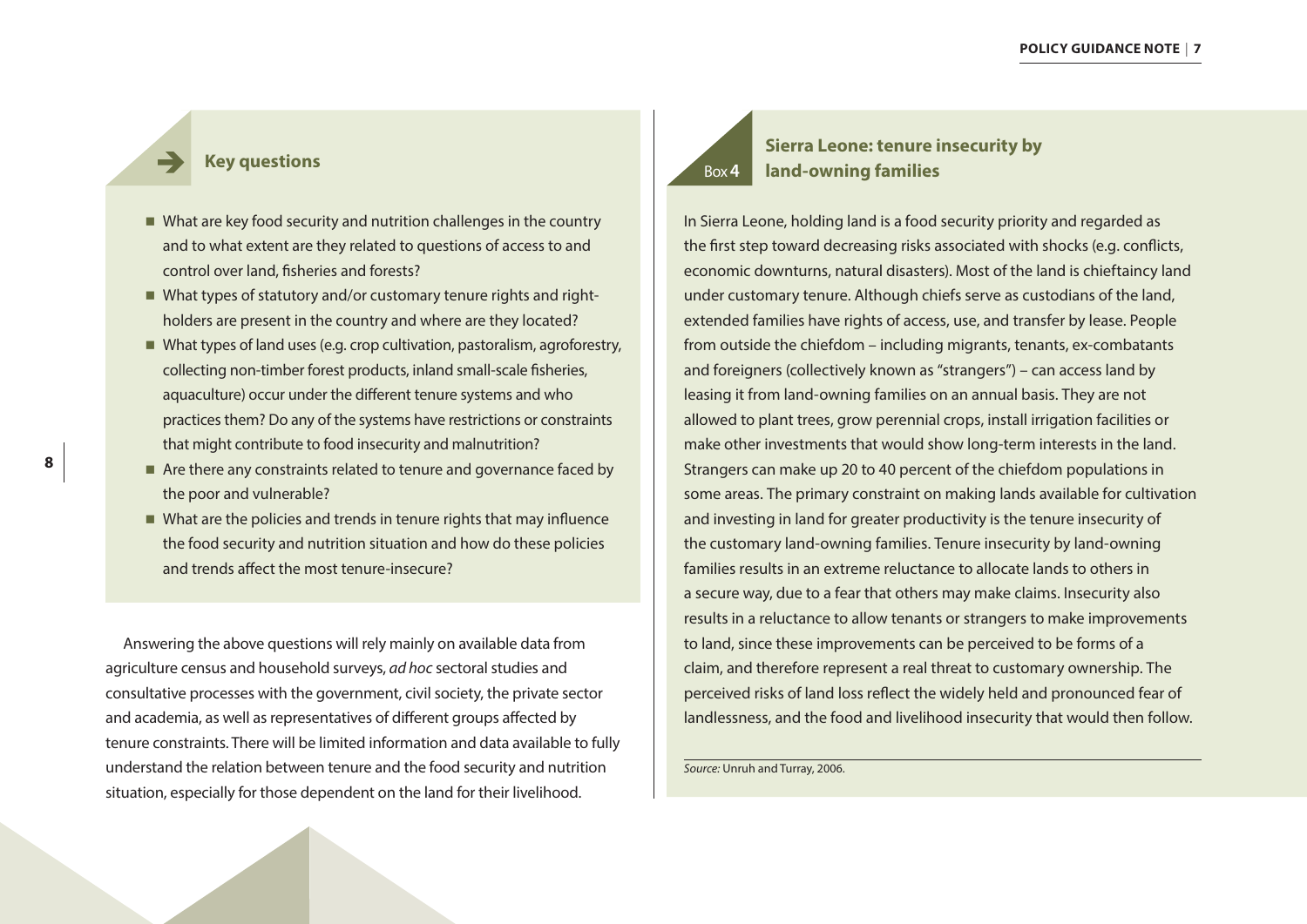<span id="page-12-0"></span>Although there is a need for detailed information on the direct impact of the land tenure situation on the levels of food security and nutrition, two country cases (Guatemala and Sierra Leone, presented in Boxes 5 and 6) suggest that the landless and the land-poor are the ones who have the least power and the poorest access to resources, and the greatest constraints in using their resource base productively. As a result, they face the greatest risk of food insecurity and have the fewest opportunities to improve their livelihoods.

#### **Guatemala: lack of access to land and tenure insecurity of indigenous people**

Tenure insecurity is one of the key causes of poverty and food insecurity in rural areas in Guatemala. Access to land is very important as most of the rural population depends on agriculture for their livelihood. However, land distribution is highly skewed. The vast majority of the rural population is either landless or lacks sufficient land to provide for their basic nutritional needs. Historically the country has been characterized by high indices of (extreme) poverty and by large numbers of landless and land-poor farmers. Indigenous people comprise 42 percent of the population and face profound systemic and structural exclusion on many fronts. More than half of the population in rural areas suffers from malnutrition. Indigenous communities are particularly affected: chronic malnutrition afflicts 69.5 percent of children up to five years old in these communities.

*Source:* Gamboa, 2015.

Box**5**

#### **Step 2****MAPPING THE LAND TENURE POLICY LANDSCAPE**

Having understood the key tenure constraints and their impact on food security and nutrition, the next step identifies and describes the range of laws and policies and related instruments that govern tenure and access to land and that have or could have a positive or negative impact on food security and nutrition.

#### **Key questions**

- $\blacksquare$  What are the key policies and laws that affect people's livelihoods and tenure rights?
- $\blacksquare$  How are tenure-relevant policies linked to other (sectoral) policies and strategies (e.g. agricultural policy, rural development policy, poverty reduction strategies, food security (and nutrition) policies, gender policies)? Is there coherence between these policies? Do the policies address food security and nutrition?
- $\blacksquare$  What instruments have been adopted to implement those policies and laws?
- $\blacksquare$  Which institutions are responsible for implementing those policies and laws? Are their mandates, roles and responsibilities clear?
- $\blacksquare$  To what extent are the policy measures implemented and/or enforced?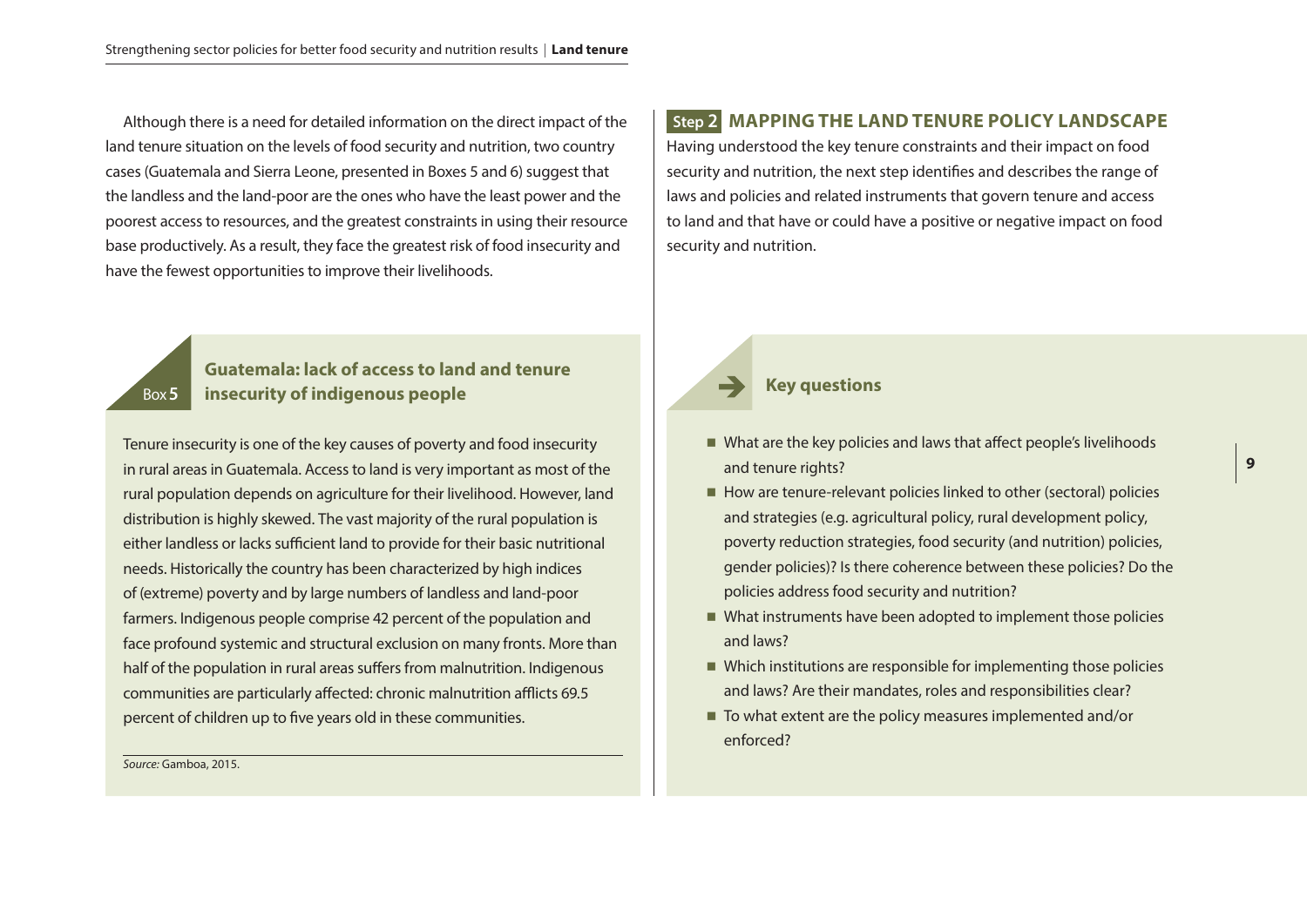Many countries have policies regarding land tenure. These policies generally aim to achieve certain objectives regarding the security and distribution of land rights, land use and land management, and access to land, including the forms of tenure under which it is held. Land policies are essentially an expression of the government's perception of the direction to be taken on major issues concerning land policy and the proposed allocation of the national land resources over a fixed period of time. A sound national land policy is effectively part of the enabling environment and should cover all land uses.

By developing the national land policy through a participatory, integrated and iterative process, there is a much greater likelihood of achieving the objectives of the policy. The land policy should address the current trends and challenges faced in the country (e.g. recording of rights, recognition of customary rights, land disputes, large-scale land-based investments in agricultural land) (see Box 7). Other important policy documents are the rural development policy, or strategy, the agriculture and food security policy and the environmental policy. Gender is often a cross-cutting issue in these policies.

#### Box**6 Mozambique: participatory land policy development**

After the end of the civil war, the Government of Mozambique established an inter-ministerial land commission to develop a new land policy. The commission took as its starting point a variety of practical realities. First, the policy had to be an instrument that would define and protect existing land claims, lending *de jure* support to pre-existing *de facto* tenure. Second, as mandated by the new government, the state was to remain the sole owner of all land in Mozambique. Third, private investment needed to be fostered; the growth of the industry, mining, agriculture and tourism sectors were deemed necessary to the development of the nation. Finally, customary land claims – and the customary, local systems that managed them – were to be formally recognized.

Mozambican lawmakers were charged with the very difficult task of writing a land law that was flexible enough to encompass and protect the customary practices and land claims of a wide range of peoples and cultures, maintain state ownership of land, and offer secure tenure and legal safeguards to private investors.

After the land policy was approved in 1995, the Land Commission established a multi-sectoral stakeholder committee to discuss specific points of the policy and construct a draft land law. It then sponsored consultation exercises across the nation to ensure that a wide range of civil society groups were involved in the land-law drafting process. After one of the most participatory lawmaking processes in African history to date, the Land Law was enacted in 1997. Alongside the Land Law, new laws regulating forestry and wildlife, the environment, territorial planning, and other natural resources (e.g. fisheries, water) were implemented. Gender equality and women's land rights have been well addressed by these instruments. All of them share some important principles. Perhaps the most important is that the local community has acquired rights of access to and use of resources for subsistence and livelihoods needs.

*Sources:* FAO 2010, 2014.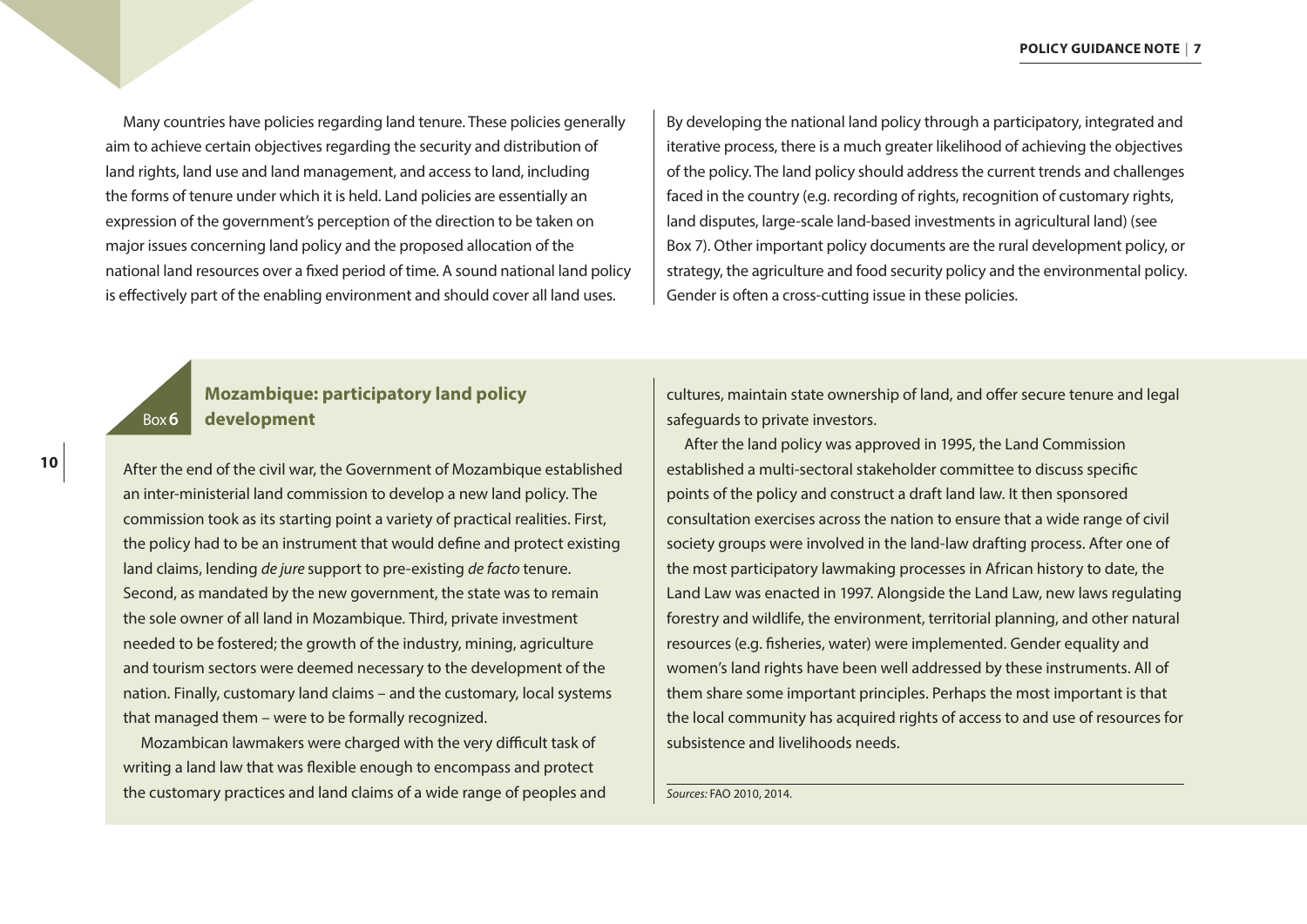The legislation and areas of law that are important in relation to tenure rights include, but are not necessarily restricted to, the following:

- $\blacksquare$  The Constitution: in many countries the right to own land is embedded in the Constitution.
- $\blacksquare$  The Land Law or any other legislation related to land issues;
- $\blacksquare$  The Natural Resources Law or any law with the words "land resources", "fisheries resources" or "forest resources".
- $\blacksquare$  The State Land Management Law and any other law with the words "land management", "fisheries management" or "forest management".
- $\blacksquare$  Any law relating to cadastre the mapping of the boundaries of territories and properties – and land registry – the juridical records of the rights (e.g. deeds, certificates of occupancy, certificates of ownership). The combination of cadastre and registry provides information on who has rights on what and where. The cadastre can be a separate institution from the land registry or the two can be combined in one institution. Not all countries have a cadastre and/or land registry.
- $\blacksquare$  Conservation or nature protection laws concerning national parks and natural resources, including marine reserves.
- $\blacksquare$  Any of the above laws may refer to zoning regulations as to the use of the land according to an established land classification that comprises pre-established land types or land classes. It is important to check if there are any restrictions for any of the land types or land classes.
- $\blacksquare$  Laws that deal with the leasing of land.
- $\blacksquare$  Family and inheritance laws: laws relating to marriage and divorce and the treatment of land and property. Laws that regulate the transfer of property through inheritance. Check if these laws permit women to inherit land and property. If they cannot inherit, check who will inherit and what consequences this may have for the widow and children.
- $\blacksquare$  Religious laws related to tenure.
- $\blacksquare$  Privatization laws.
- $\blacksquare$  Property taxation laws.
- $\blacksquare$  Customary tenure laws.

It is important to keep in mind that in many countries customary tenure may not appear in the legislation, but customary tenure will be practised (see Box 8).

In addition, the institutions involved in executing and enforcing the above-mentioned laws should be mapped together with their mandates, roles and responsibilities. Various ministries, departments, committees and other bodies, at different administrative levels, will be involved. There may be overlapping mandates and responsibilities, or even gaps, which encumber effective implementation of the laws and policies.

It is important to assess how effectively the policy and legislative frameworks are applied in practice. Such an assessment should include discussions with all stakeholders, such as the relevant ministries, lowerlevel administrative bodies, implementing agencies, professionals (e.g. land surveyors, lawyers, real estate brokers) and well as with the families and communities affected.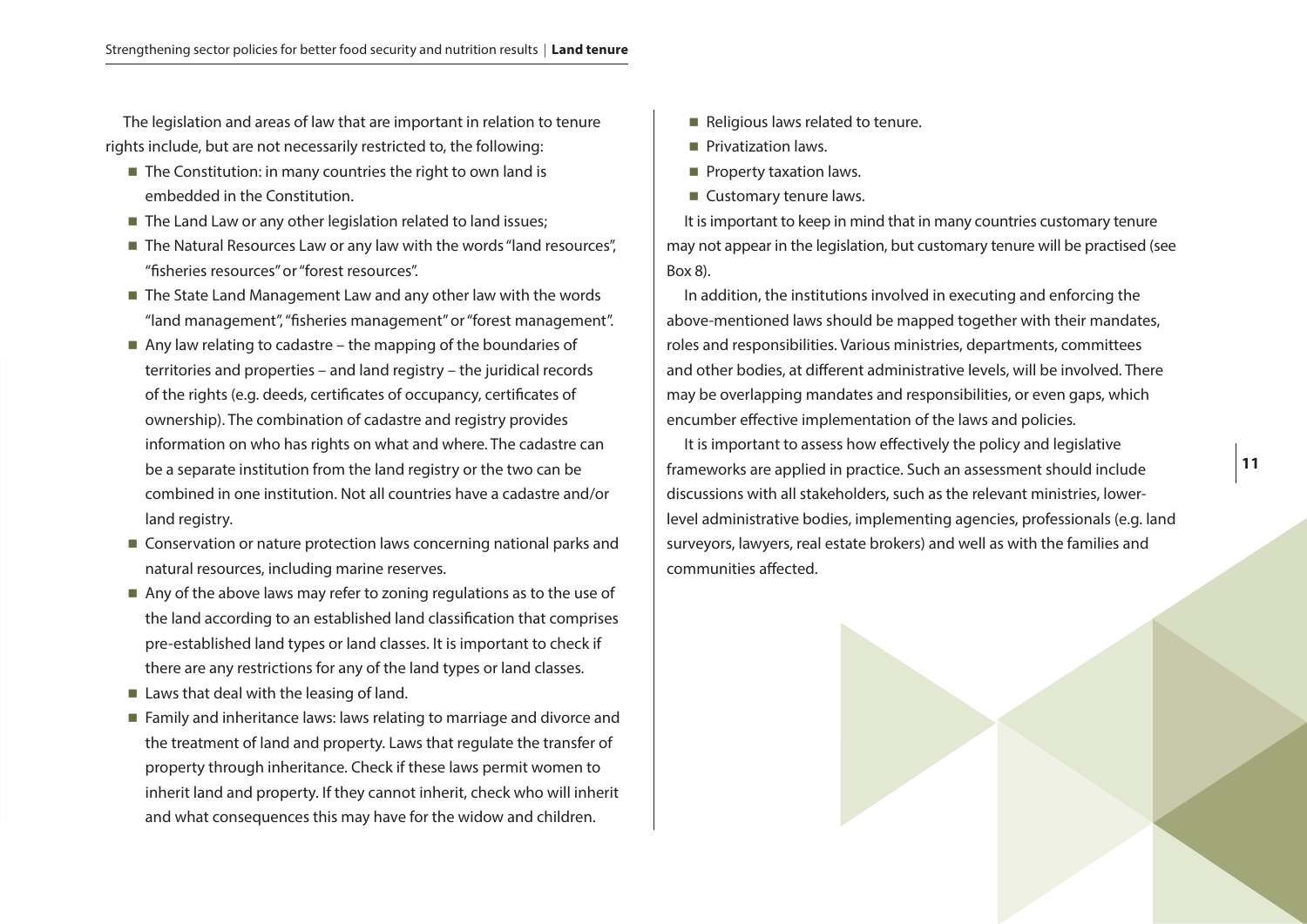#### <span id="page-15-0"></span> **Step 3****ANALYSING THE POLICY FRAMEWORK**

In this step, the set of relevant laws and policies identified in Step 2 are analysed for their short- and longer-term impacts on the food security and nutrition of rural men and women. The analysis should critically review the trade-offs and potential conflicts among different objectives of tenure-related policy measures and food security and nutrition objectives, and the extent to which the implementation of policies by the different institutions involved is coordinated in a coherent manner. It includes

**Key questions**

- $\blacksquare$  To what extent are (statutory and customary) land rights guaranteed by pertinent legislation?
- $\blacksquare$  Are the land rights of indigenous peoples and other communities with customary tenure systems recognized and protected?
- $\blacksquare$  Is there an enabling environment for investments in agriculture and improvements in agricultural productivity (e.g. tenure security, sufficient incentives for land improvements, including for tenants and sharecroppers)?
- $\blacksquare$  Are women's land rights protected?
- $\blacksquare$  How does the government protect vulnerable groups that are being deprived of their access to land by third parties (e.g. male relatives, companies, property owners)?
- $\blacksquare$  To what extent is there a gap between legal provisions and what actually happens in the ground?

identifying any adjustments that may be needed to ensure greater food security and nutrition outcomes through enhanced productivity and investments. Furthermore, it entails assessing whether land scarcity can be offset by stimulating non-agricultural employment opportunities, using complementary policies.

Addressing shortcomings of tenure policies and laws is crucial to ensure food security and nutrition in general terms, but especially among the rural poor who rely on the land for their livelihood. Sound tenure policies and laws are also relevant to create an enabling environment for sustainable, inclusive and responsible investment in agriculture. This requires political ownership, willingness and commitment, and inclusive dialogue between government, private sector and civil society actors to create feasible and effective solutions and reach political compromises between various objectives and interest groups. The Tenure Guidelines offer a roadmap for inclusive policy dialogue and change.

The Tenure Guidelines recognize the fundamental importance of secure tenure to achieving food security and other human rights. Through a series of recommendations, they can assist policy-makers in addressing tenure-related issues that arise in a number of important contexts, where well-meaning policies can otherwise have a negative impact on tenure and food security. For example, in the context of large-scale land-based investments in agricultural and forest lands, the Tenure Guidelines set forth several recommendations intended to ensure that these investments do not negatively affect tenure, livelihoods, food security and other human rights. The recommendations include:

■ Wherever possible, avoiding investment project designs that require the transfer of land rights of smallholders and other local tenure rightsholders in favour of models that may involve partnerships with local people (see Box 7).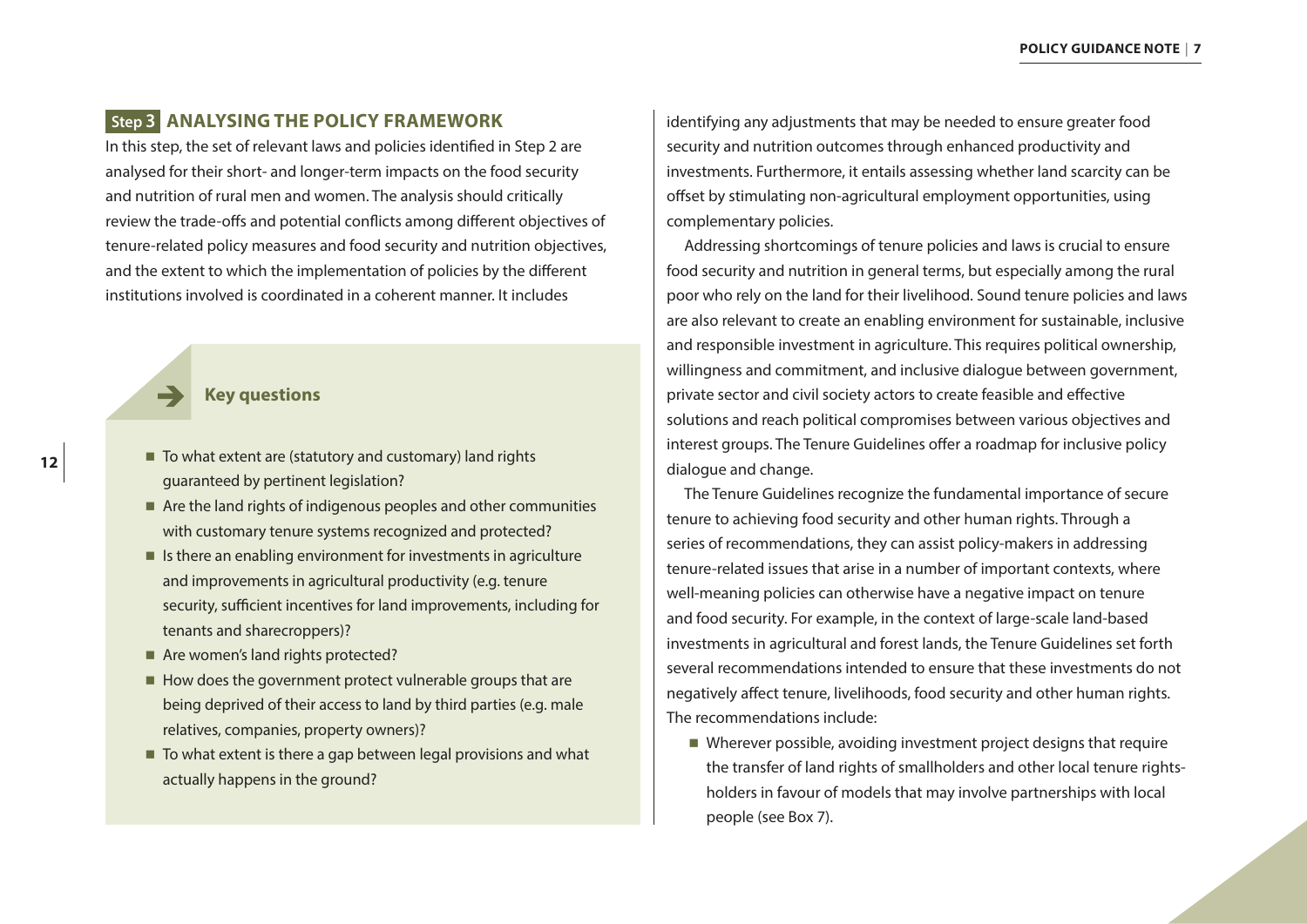- $\blacksquare$  Ensuring that all holders of legally and/or socially legitimate land rights, and the nature of those rights, are identified and documented. This should include special attention to women and other vulnerable and traditionally marginalized groups.
- Assessing the impact of a proposed transaction to ensure that it does not harm rights-holders. If the impact is likely to have significant negative impacts on tenure rights, food security, human rights or the environment, governments and investors are advised to either cancel the project or, if possible, reconfigure it to prevent the negative impacts.
- $\blacksquare$  Engaging in an inclusive, culturally appropriate process of consultation with all those who may be affected by a potential investment to ensure the participation and, if possible, consent of local communities. Particular attention needs to be devoted to ensuring that marginalized groups participate effectively in these consultations, adopting special measures if necessary; if the investment affects the land or resources of indigenous peoples, ensuring that the project does not proceed without their free, prior and informed consent.

In the context of large infrastructure projects, the Tenure Guidelines and other international guidelines encourage governments and others to abide by the same standards as those applicable to large-scale agricultural investments. In addition, the Tenure Guidelines urge governments to avoid expropriation except where there is a clear public purpose defined in law, and to seek alternatives to evicting people (Tenure Guidelines paragraphs 16.1 and 16.8). When such a public purpose exists and there is no other alternative:

 $\blacksquare$  All legitimate rights-holders should be fairly compensated when their land is subject to expropriation, and the amount of compensation should be based on a fair valuation of the land and possibly be paid in the form of alternative land in addition to or in lieu of cash (Tenure Guidelines paragraph 16.3).

#### Box**7 Ghana: Copa Connect project**

In Ghana the Copa Connect project (a rice project by the Gadco company) established a modern hub farm and combined it with a programme that provides local smallholders with technology, infrastructure, high-yield seeds and much better access to domestic consumer markets through the company's own value chain. The firm leased land from local landholders for the hub farm while participating smallholders have been able to remain on their land, rather than being forced to move or become farm labourers. Early results show a positive impact on smallholder productivity and livelihoods. There appears to have been a positive impact on food security and livelihoods in the project area.

This experience shows that it is possible to develop a business model that integrates smallholder farmers into the project as partners in a win-win situation, without disrupting the land tenure structure, and that enhances the livelihoods, and consequently the food security and nutrition situation, of local communities.

*Source:* Osei, 2013.

 $\blacksquare$  Evictions should be carried out in a way that respects the human rights of those being evicted and does not cause individuals to become homeless or without access to productive land, forests or fisheries (Tenure Guidelines paragraphs 16.7, 16.9).

In a growing number of countries (e.g. Guatemala, Myanmar, Sierra Leone; see Box 8), the Tenure Guidelines played an important role in facilitating inclusive policy dialogue and formulating policy options for greater impact on food security and nutrition.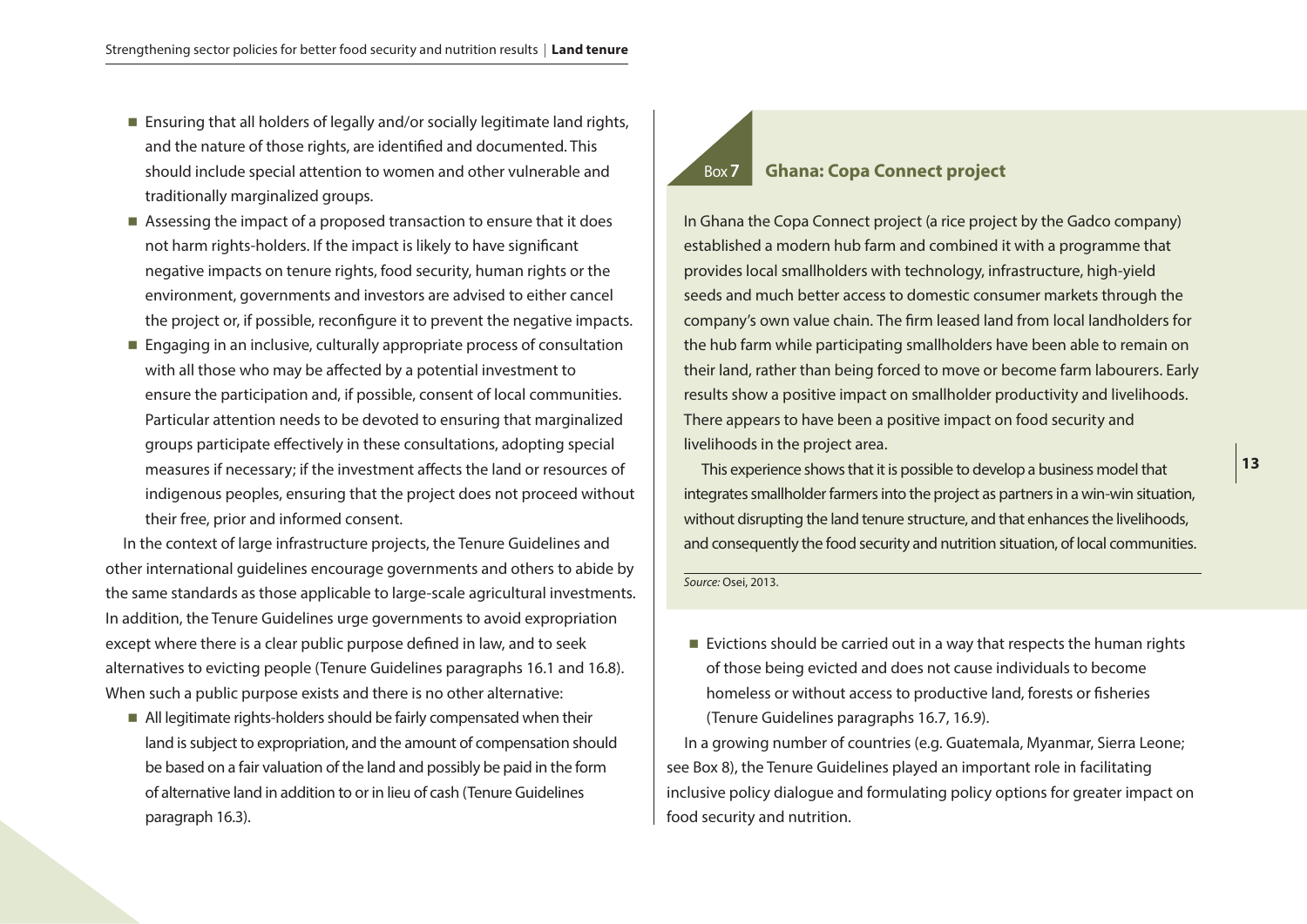### **Guatemala and Sierra Leone: land policies and national multi-stakeholder platforms**

In 2013, the Government of Guatemala requested the support of FAO to help review its land policy to address land issues and, more broadly, to address land governance and consequently promote stability, investments and growth in agriculture. This review was considered a necessary step to improve food security and reduce poverty, particularly in rural areas and including indigenous communities.

In Sierra Leone, the Government invited FAO in 2014 to assist in creating a clearer, more effective and socially just land tenure system that also stimulates investment and development.

In both countries, FAO facilitated the establishment of a national multistakeholder platform to support a participatory review of the legal, policy and institutional framework for land tenure, including gender aspects, and to facilitate discussions on policy options that include the reflections of different groups of stakeholders. The establishment of such a platform was coordinated by the Government and included representatives from different government agencies, the private sector, academia and civil society, including community representatives. Facilitation of this multistakeholder policy dialogue was challenged by the initial lack of trust between the representatives of civil society organizations and large landowners. To build trust between the different groups of stakeholders, a series of workshops was conducted to introduce the Tenure Guidelines and discuss how the Guideline's principles and concepts could help

address current tenure challenges, and how these principles and concepts could be integrated into the new land policy. This led to the development of a critical mass of people from different stakeholder groups who are better informed on the Tenure Guidelines and are promoting their application to the land policy.

In the case of Sierra Leone, a number of cross-sectoral policies on land, fisheries and forestry tenure were reviewed for their positive and negative impacts on food security and nutrition, and policy proposals were drafted for all three sectors. Regarding land, the development of a roadmap for the draft National Land Policy was supported, along with the drafting of the General Registration Act, the Registration of Instruments Act, and the Wildlife and Conservation Act.

In Guatemala, the outcome of the policy review process was the new land policy reflected in the *"Política Nacional de Desarrollo Rural Integral"*  (National Policy on Integrated Rural Development), which aims to promote sustainable development through access to land, land tenure security, land conflict resolution and access to other productive assets that strengthen family farming and contribute to economic growth in agriculture. The policy reflects the main concepts and approaches of the Tenure Guidelines in a number of ways. It recognizes and strengthens indigenous communal systems of land tenure and management, including land law and jurisdiction. It also recognizes and promotes women's rights to land.

*Source:* Gamboa, 2015.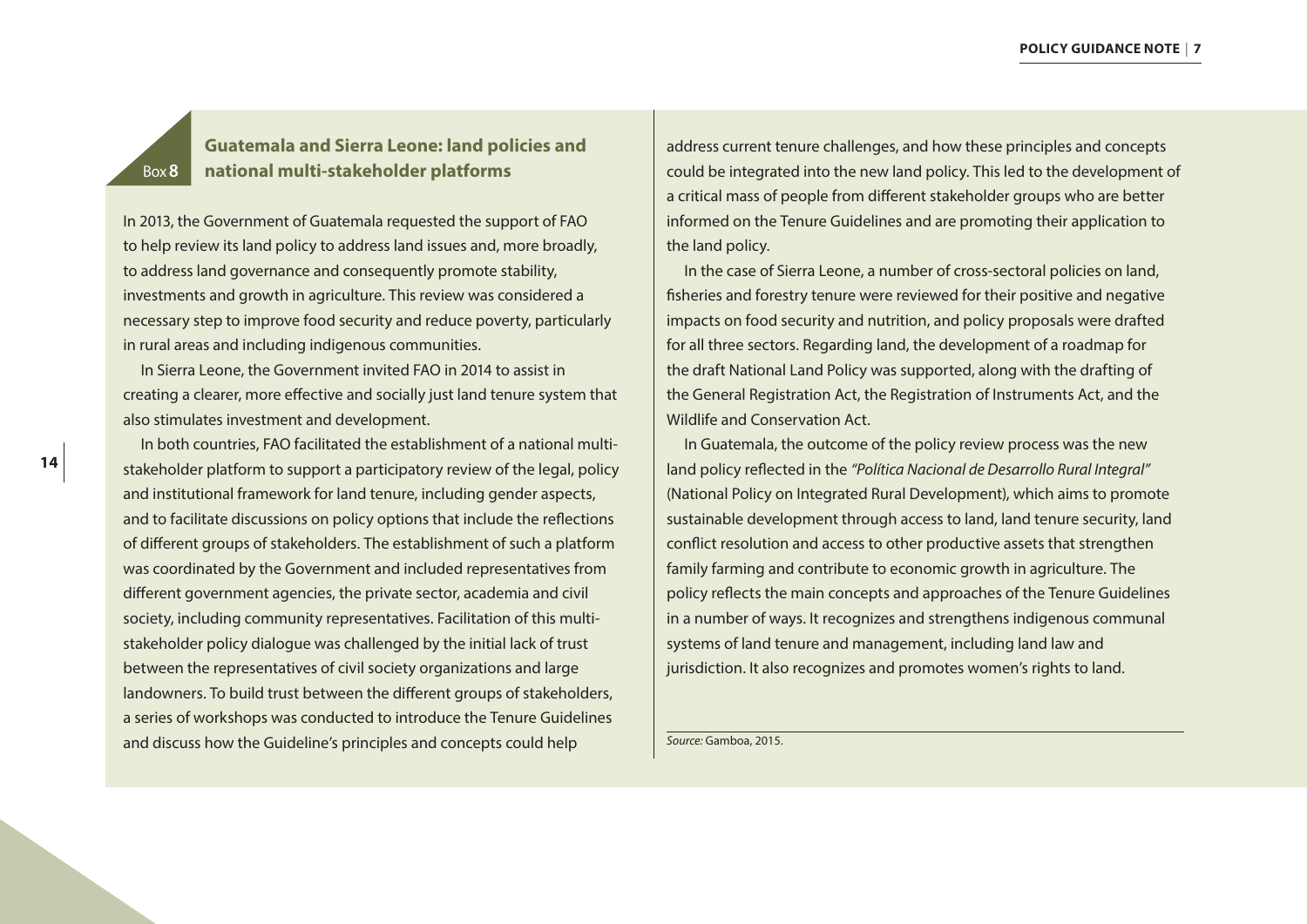#### <span id="page-18-0"></span> **Step 4****UNDERSTANDING THE POLITICAL ECONOMY**

To sharpen policy measures for greater food security and nutrition outcomes, it is necessary to influence the setting of the land policy agenda. This means shaping the way that land tenure challenges to food security and nutrition are stated and appreciated, and gaining the commitment and will of major stakeholders to support change.

Strategies to influence policy agendas include public debates, policy dialogue, regular media coverage, collaborating with different stakeholders and working with influential individuals (i.e. policy champions) who serve as catalysts for policy change. In addition, to be effective they require gaining insights on how the wider political context, the different interests of major stakeholders and power relations interact and affect agenda setting, likelihood of policy change and feasible policy options. Many policy prescriptions stem from global think tanks and international organizations or are the product of "lessons learned" from other countries, and their transferability is often assumed. However, policy reform is a political process, and understanding what shapes policy, and how policy changes, is a necessary part of any attempt to improve tenure-relevant policies and/or legislation for greater contribution to food security and nutrition. Key issues to be considered include, (adapted from EU Task Force on Land Tenure, 2004; and Balié, 2009):

#### **Political interests**

- $\blacksquare$  What is the government's political agenda for economic development and securing long-term food security and nutrition (e.g. promoting family farming, stimulating commercial agriculture, supporting large infrastructure development) and what are the tenure implications?
- $\blacksquare$  What is the level of interest, in questions of land, access, security and equity in government, among political parties and other political forces in society? Have there been political debates about land policy and law? Are land issues considered too politically sensitive? What is the level of interest in questions of food insecurity and malnutrition?
- $\blacksquare$  To what extent is the government committed to achieving significant changes in land tenure, and in favour of which social and political groups?
- $\blacksquare$  How do external forces (donors, international and regional policy processes) influence the tenure policy agenda?
- $\blacksquare$  What is the political will and commitment towards gender equality and women's empowerment objectives?

#### **Political context**

- $\blacksquare$  How is the policy debate on tenure organized (what and where is the policy space, how inclusive is it, are debate and possible policy change promoted or suppressed)? Are there specific measures so that women can participate in these debates if they take place? For example, where policy debate occurs behind closed doors, active engagement is difficult and one might consider working through other groups to influence policy.
- $\blacksquare$  How could the policy change be promoted? Through which policy arena(s)?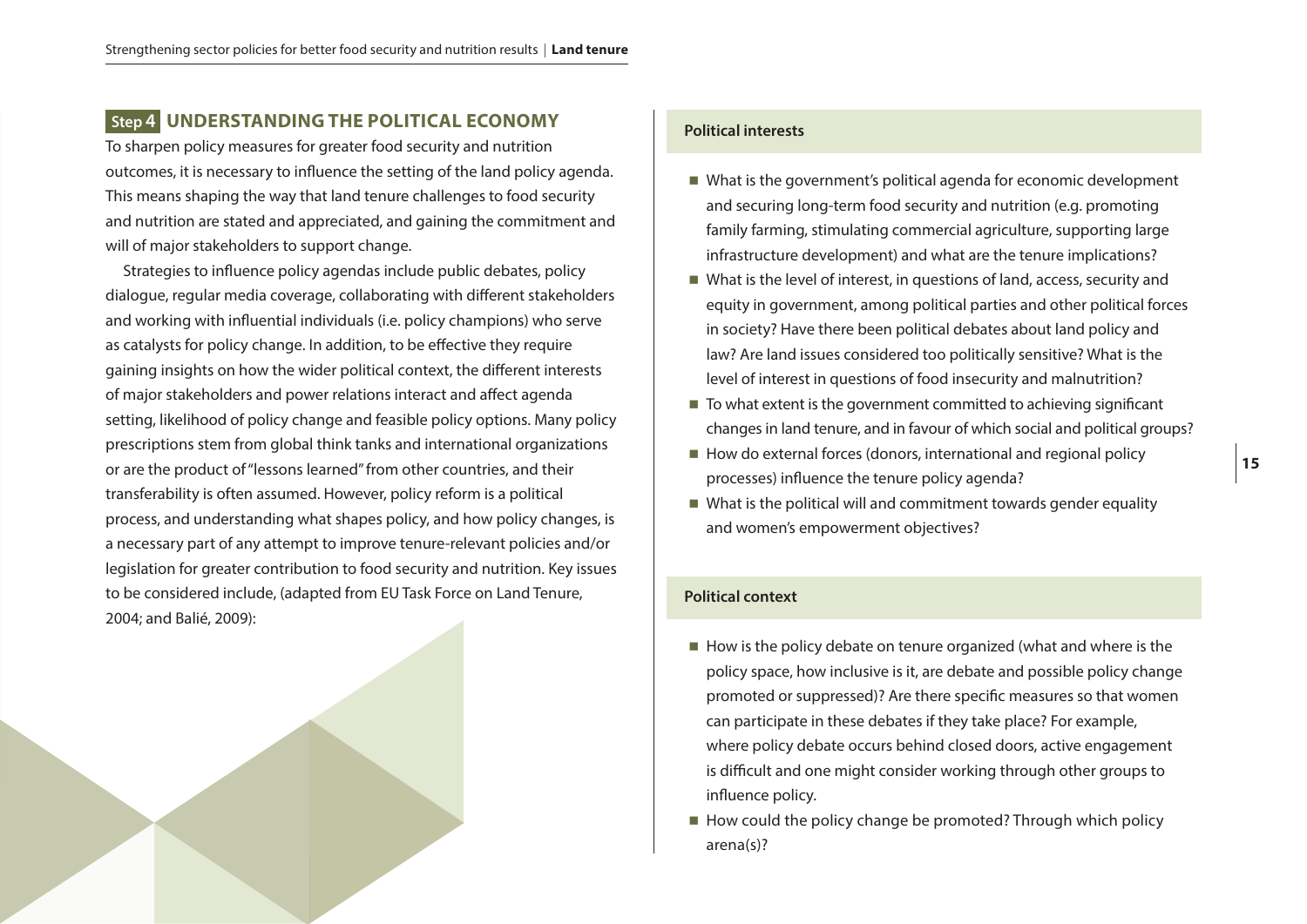#### **Windows of opportunity**

- $\blacksquare$  Is there an ongoing or planned government project or process related to formulating a land policy or tenure reform? Who is driving this process (e.g. Ministry of Lands and/or Ministry of Agriculture)?
- $\blacksquare$  What broader political factors facilitate or challenge entry points for tenure-related policy change (e.g. elections, land conflicts, formulation of related strategies)?

#### **Stakeholders, interests and power relations**

- $\blacksquare$  Who are the main stakeholders involved in tenure issues (e.g. within central/local government, private sector, civil society, farmer representations, women's groups)?
- $\blacksquare$  What are their underlying interests/incentives?
- $\blacksquare$  What are their powers? Who are the influential stakeholders?
- $\blacksquare$  Which ministry or ministries are responsible for implementing land policy and related legislation and instruments? How do these different agencies relate to one another? Are their approaches coherent?
- $\blacksquare$  Which branch of government/line ministry holds the key to change?
- $\blacksquare$  Who are the stakeholders supporting and opposing identified policy options?
- $\blacksquare$  Who are the potential or actual policy champions?

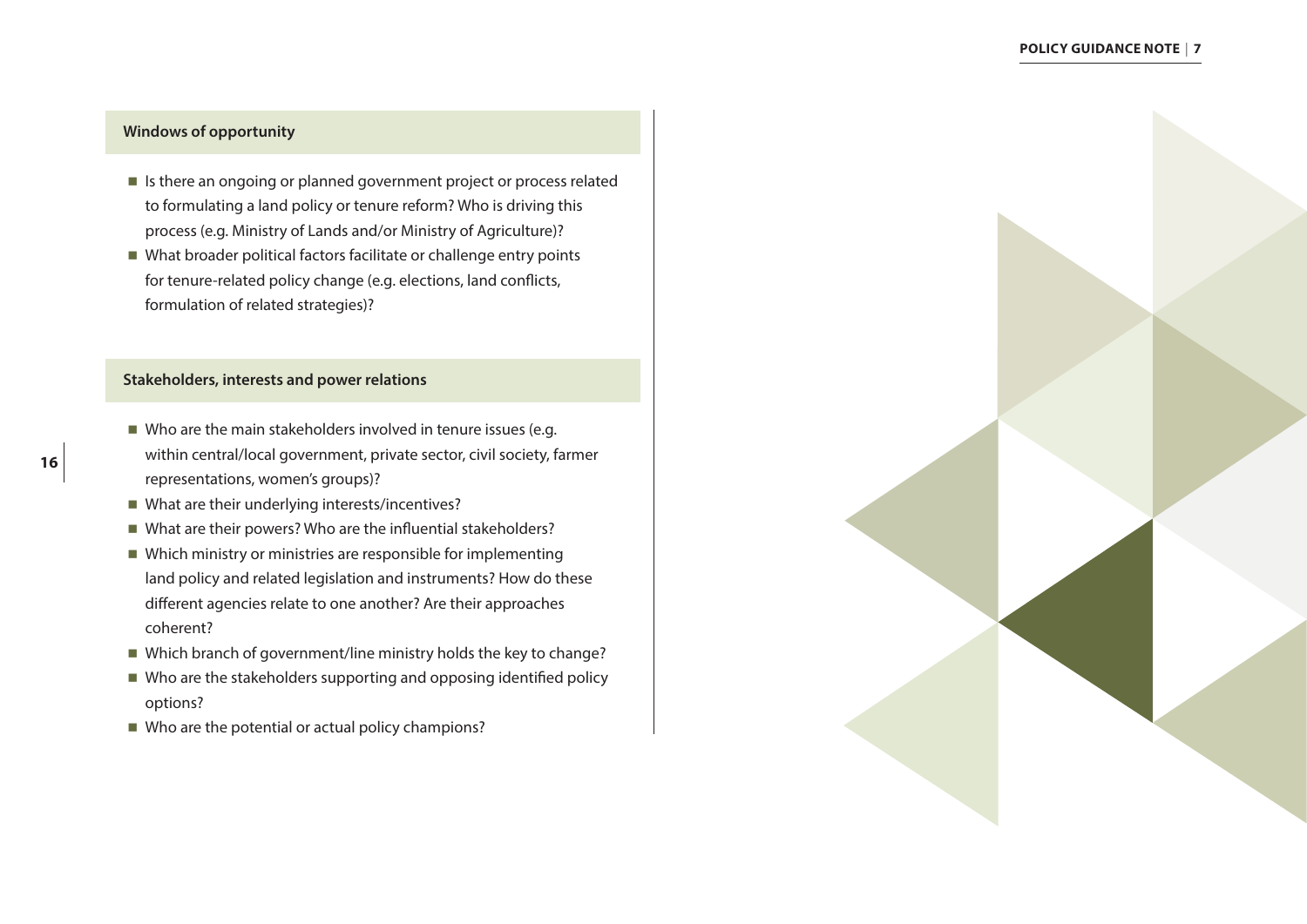## <span id="page-20-0"></span>Concluding remarks

Tenure security plays a crucial role in food and nutrition security. On the one hand, it is fundamental to ensure that people and communities that rely on their land and natural resources for their livelihoods are secure in their enjoyment of these resources. This includes safeguarding women's land rights, and fostering more gender-equitable access to land and natural resources. On the other hand, tenure security is essential for the implementation of responsible agriculture investment that can boost economic development and productivity, and enhance life conditions at both household and country levels – ultimately contributing to the overall improvement of national food and nutrition security.

From a production perspective, the certainty of stable access to and control over land and other natural resources is a vital condition and driver for incentives and investments that can make agriculture more productive and profitable. Large-scale investors, but also small-scale producers and family farmers, will be able to soundly adopt sustainable agriculture practices, preserve natural resources and implement measures to improve their land and production only in a context where their land and natural resources rights are clear and secure.

The development of policies and programmes related to food security and nutrition should always carefully consider and address land tenure issues. At the same time, land tenure policies should always sensibly consider food security and nutrition implications. The Tenure Guidelines provide a framework of internationally recognized standards and good practices to improve governance of tenure, thus enhancing tenure security.

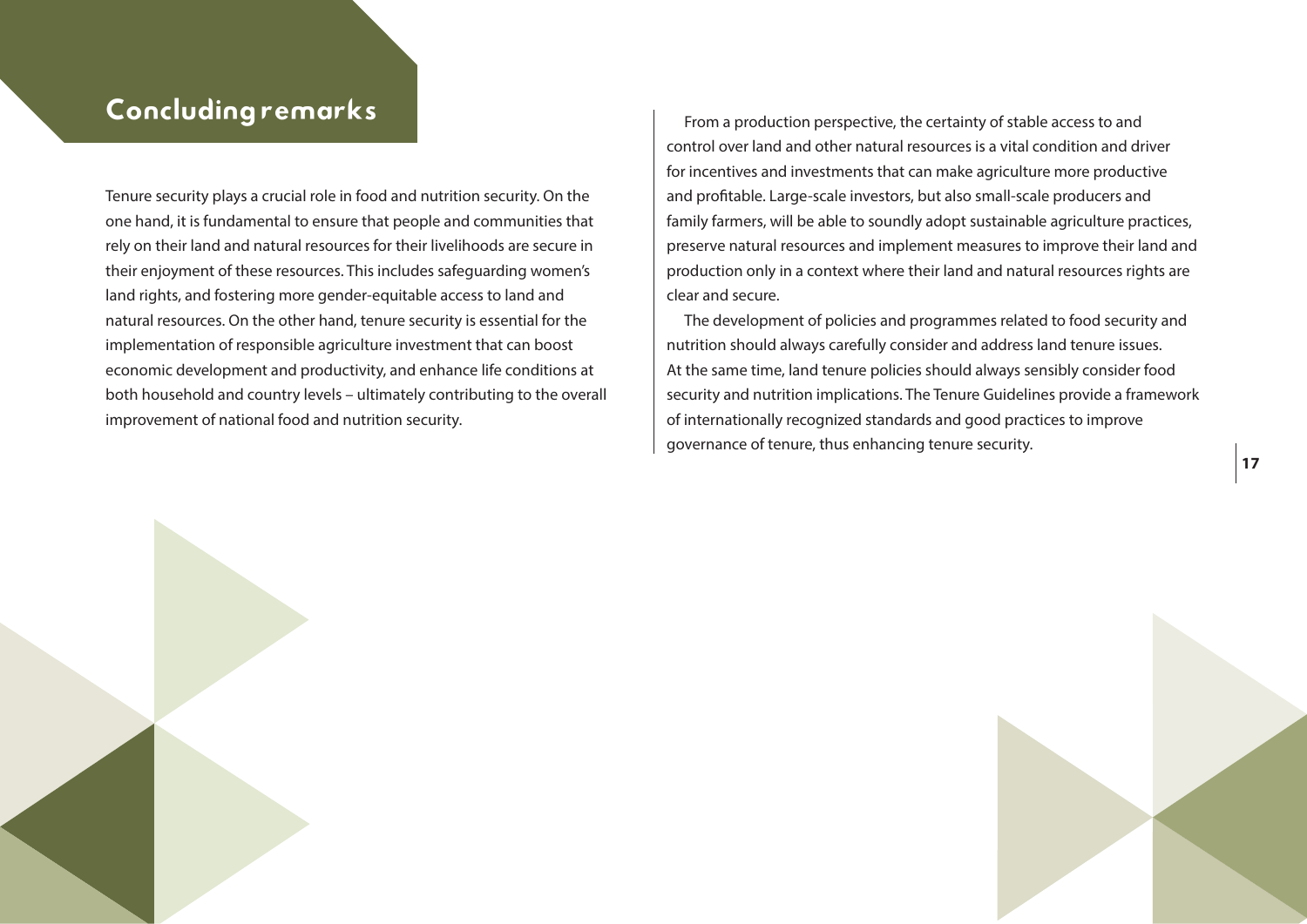## <span id="page-21-0"></span>References

- Balié, J. 2009. *Methodological Guide for Policy Intelligence and Preparedness work in pilot countries*. Draft. FAO. Rome
- Byerlee, D., Kyaw, D., San Thein, U. & Seng Kham, L. 2014. *Agribusiness models for inclusive growth in Myanmar: diagnosis and ways forward*. MSU International Development, Working Paper 133. Michigan State University, USA.
- De Wit, P. 2016. *Do agricultural and land policies support food and nutrition security in Myanmar?* FAO/EU Food Security Impact, Resilience, Sustainability and Transformation Programme (FIRST). Yangon, Myanmar.
- EU Task Force on Land Tenure. 2004. *EU Land Policy Guidelines: Guidelines for support to land policy design and land policy reform processes in developing countries.* Brussels.
- FAO. 2002. *Land tenure and rural development.* Rome.
- FAO. 2010. *Statutory recognition of customary land rights in Africa: An investigation into best practices for law making and implementation.* FAO Legislative Study 105. Rome.
- FAO. 2012a. *Voluntary guidelines on the responsible governance of tenure of land, fisheries and forests in the context of national food security*. Committee on World Food Security/FAO. Rome. (Available at: [http://](http://www.fao.org/nr/tenure/voluntary-guidelines/en/ in various languages) [www.fao.org/nr/tenure/voluntary-guidelines/en/ in various languages](http://www.fao.org/nr/tenure/voluntary-guidelines/en/ in various languages))
- FAO. 2012b. *Towards the future we want. End hunger and make the transition to sustainable agricultural and food systems*. Rome.
- FAO. 2012c. *Governance of tenure: making it happen*. Rome.

FAO. 2013a. *Improving governance of forest tenure: a practical guide*. Governance of Tenure Technical Guide No. 2. Rome. FAO. 2013b. *Implementing improved tenure governance in fisheries.* Rome. FAO. 2014. *When the law is not enough: Paralegals and Natural Resources Governance in Mozambique.* FAO Legislative Study 110. Rome. FAO. 2016. *Responsible governance of tenure and the law. A guide for lawyers and other legal service providers.* Governance of Tenure Technical Guide No. 5. Rome. (Available at: [http://www.fao.org/3/a-i5449e.pdf\)](http://www.fao.org/3/a-i5449e.pdf) Gamboa, K. 2015. *Aplicación de las Directrices Voluntarias sobre la Gobernanza Responsable de la Tierra.* Draft report, FAO. Guatemala. IFAD. 2010. *Rural poverty report 2011 Overview.* Rome. Land Core Group. 2009. *The role of land tenure security for smallholder farmers in national development: a policy discussion brief by the Land Core Group of the Food Security Working Group*. Myanmar. Obendorf, R.B. 2012. *Legal review of recently enacted Farmland Law* and *Vacant, Fallow and Virgin Lands Management Law*: improving the legal and policy frameworks relating to land management in Myanmar. Food Security Working Group's Land Core Group, November 2012. Myanmar. Osei, R. 2013. Gadco: A Holistic Approach to Tackling Low Agricultural Incomes. UNDP Case Study. New York. Republic of the Union of Myanmar. 2012. *The Vacant, Fallow and Virgin Lands Management Law* (Pyidaungsu Hluttaw Law No. 10 of 2012). Unofficial translation by UN-Habitat. Myanmar. Unruh, J.D. & Turray, H. 2006. *Land tenure, food security and investment in postwar Sierra Leone.* FAO. Rome. World Bank. 2007. *Agriculture for development*. World Development Report

2008, Washington D.C.